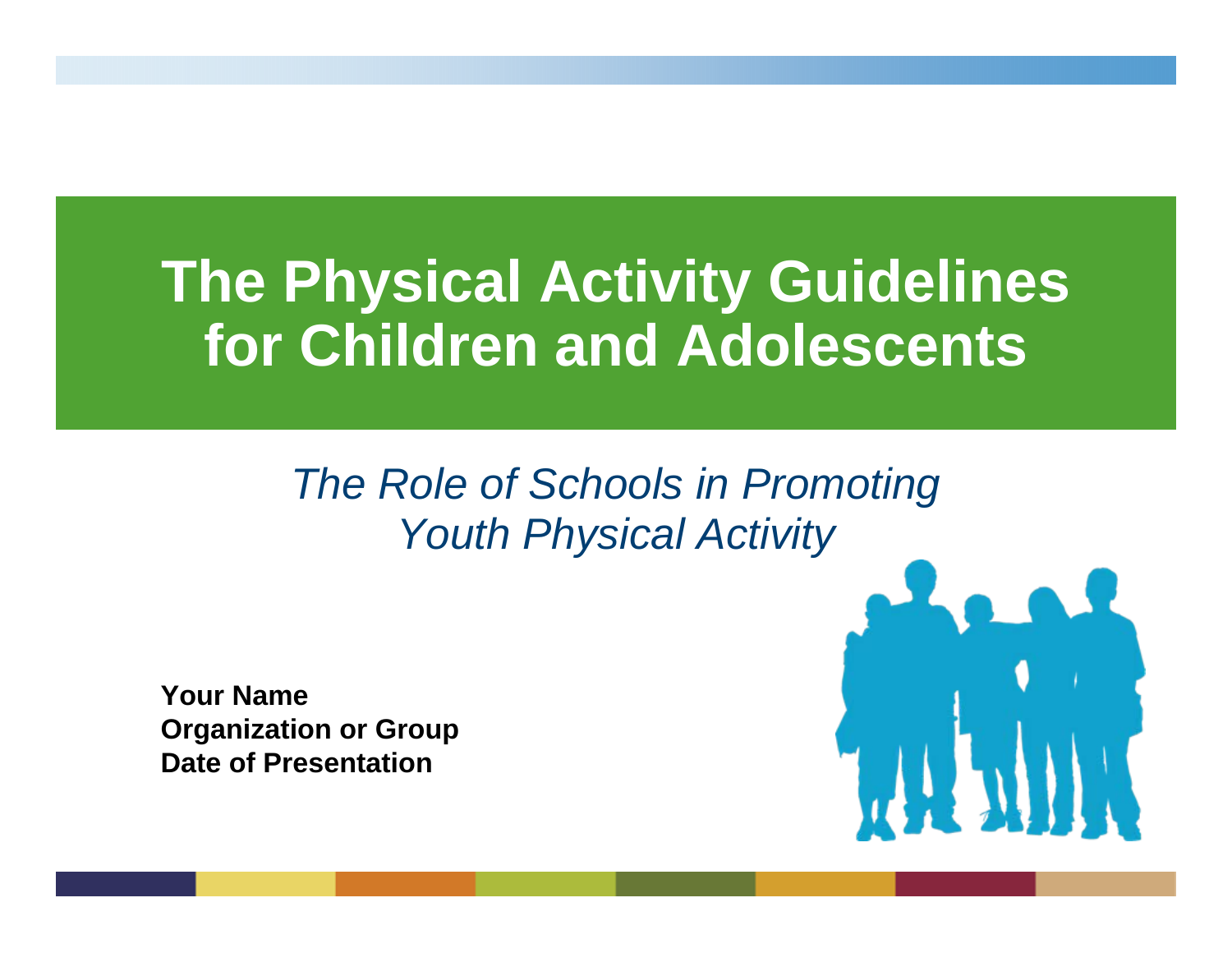## **Presentation Objectives**

- **Identify the benefits of** regular physical activity among youth
- Describe the key physical activity guidelines for children and adolescents
- Describe the role of schools, in partnership with families and communities, in promoting physical activity among children and adolescents

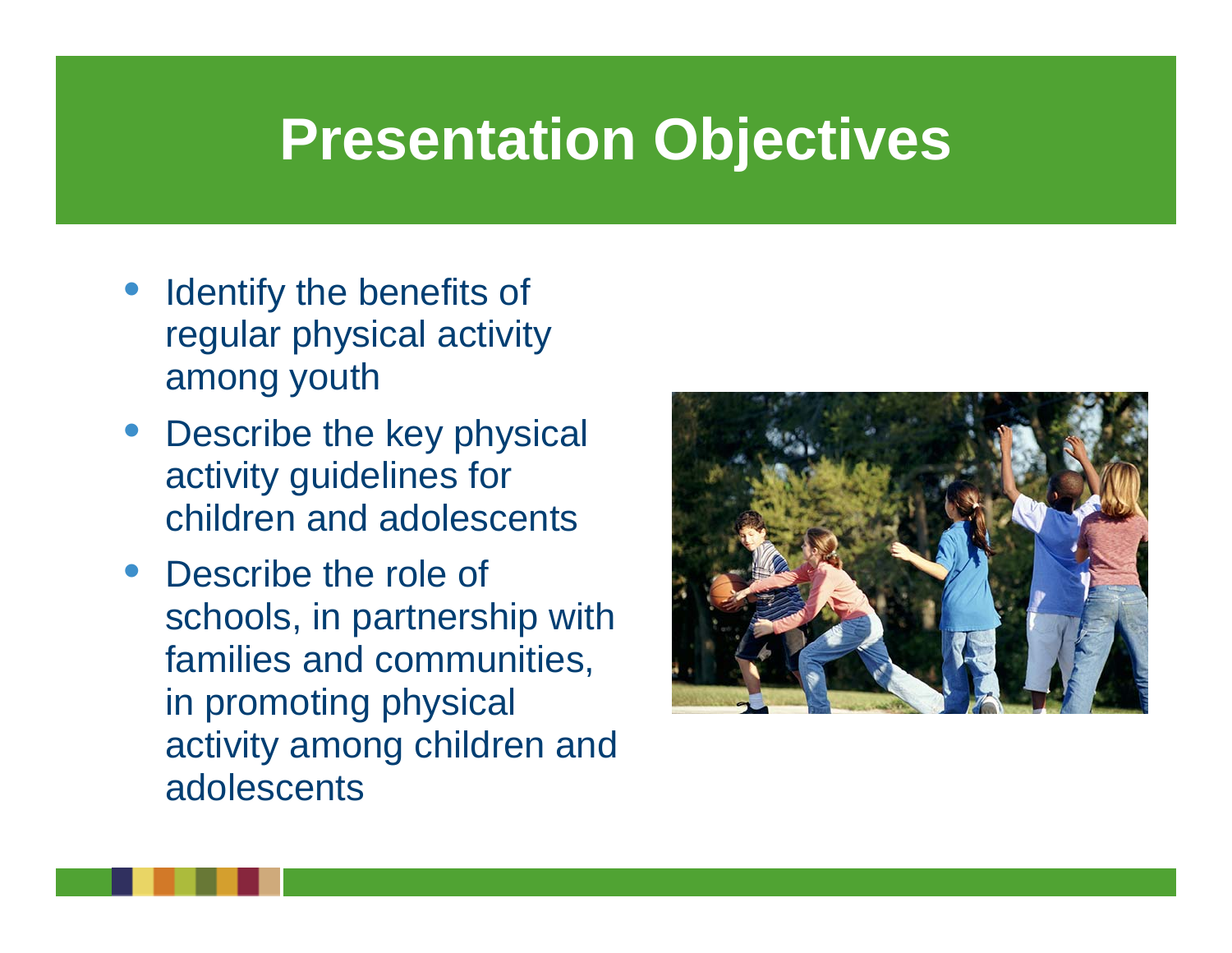### **A Day in the Life of Colin: A 7-Year-Old Child**

- Walks to and from school
- Jumps rope and does gymnastics in physical education class
- Plays on the playground during recess
- Does homework
- Watches television
- Plays soccer with family
- Plays video games

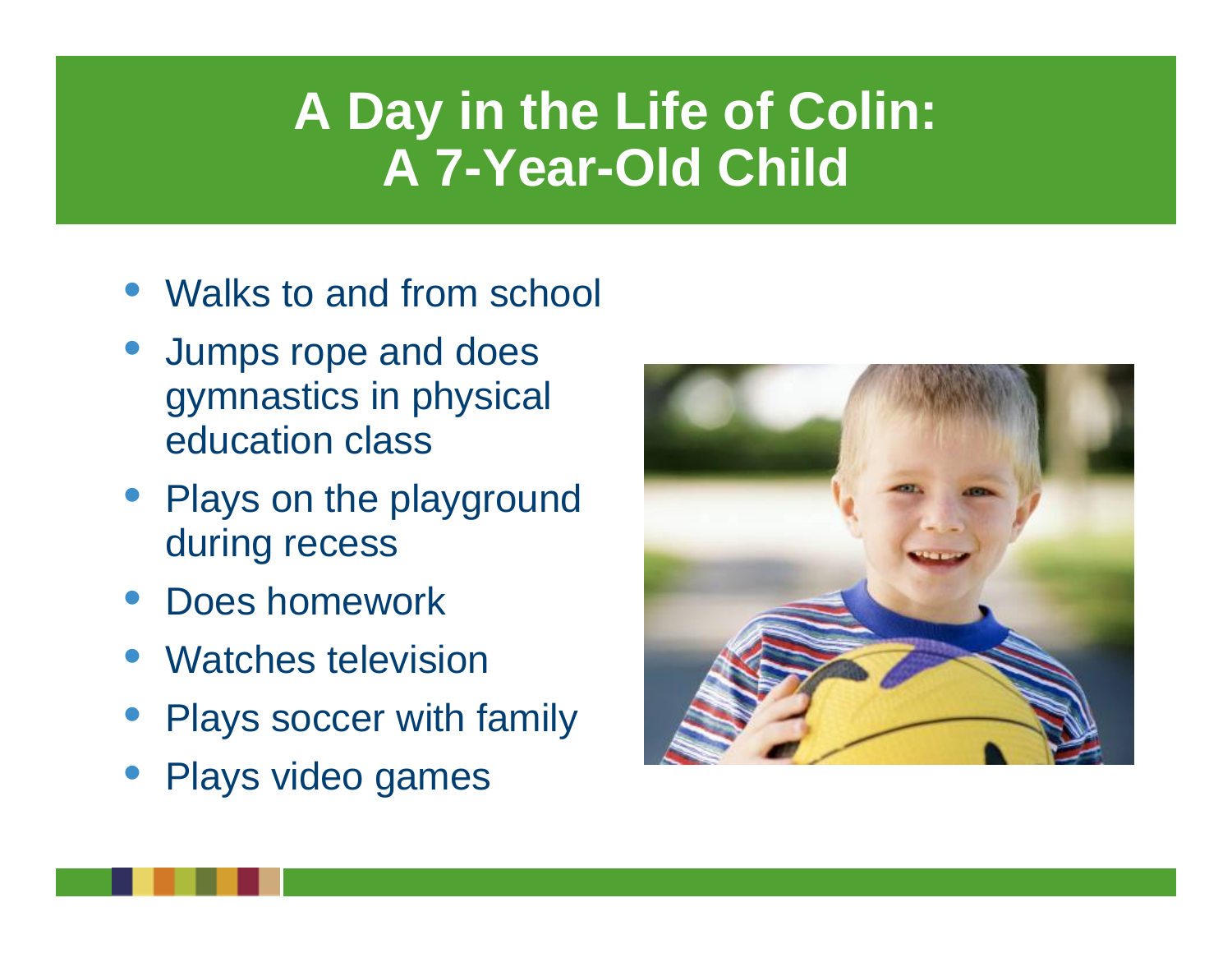### **What Are the Benefits of Physical Activity?**

- Promotes health and fitness
- Builds healthy bones and muscles<sup>1</sup>
- Reduces the risk of developing obesity and risk factors for diseases such as type 2 diabetes and heart disease<sup>1</sup>
- Reduces the symptoms of anxiety and depression<sup>1</sup>
- Can positively affect concentration, memory, and classroom behavior 2

1. HHS. Physical Activity Guidelines Advisory Committee Report;2008 2. J Pediatr 2005;146(6):732–7.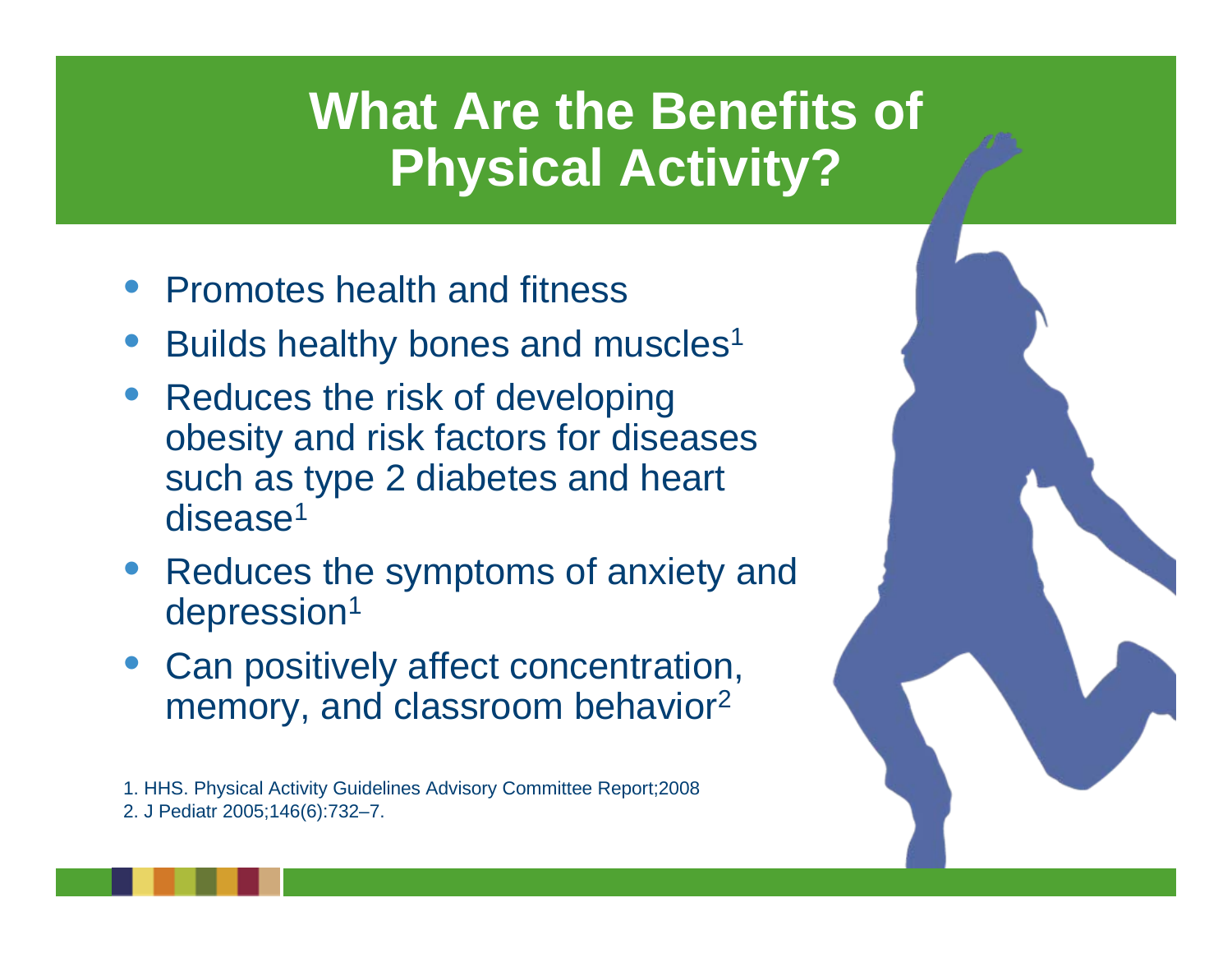## **How Much Physical Activity Do Youth Need?**

- **Children and adolescents should do 60 minutes (1 hour) or more of physical activity daily.**
	- Aerobic Activities: Most of the 60 or more minutes per day should be either moderate- or vigorous-intensity aerobic physical activity. Include vigorous-intensity physical activity at least 3 days per week.
	- **Muscle-strengthening Activities: Include muscle-strengthening** physical activity on at least 3 days of the week, as part of the 60 or more minutes.
	- **Service Service**  Bone-strengthening Activities: Include bone-strengthening physical activity on at least 3 days of the week, as part of the 60 or more minutes.
- Activities should be age-appropriate, enjoyable, and offer variety.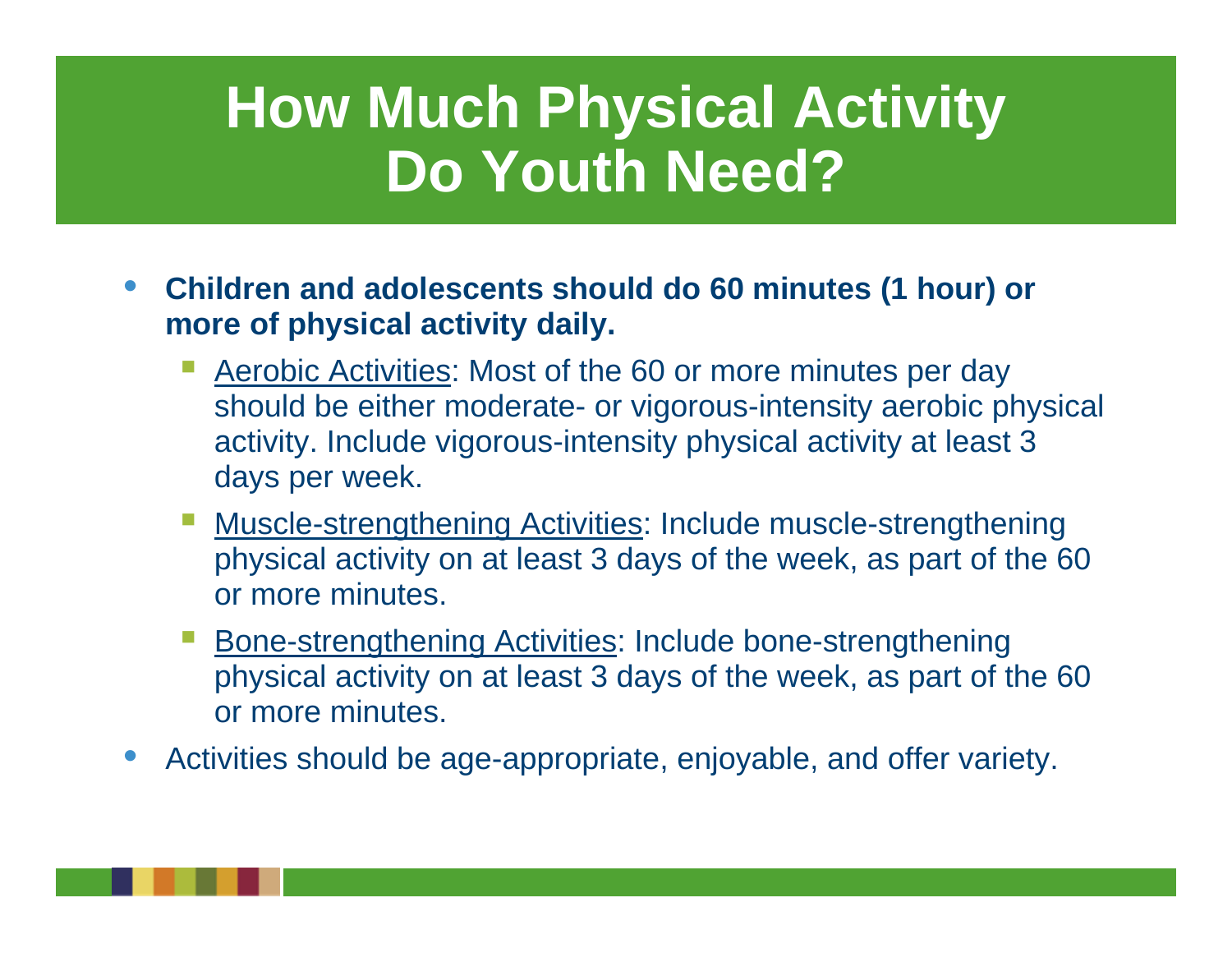## **What Does This Really Mean?**

- At least 60 minutes every day
- Mostly aerobic activities
- Add variety and fun

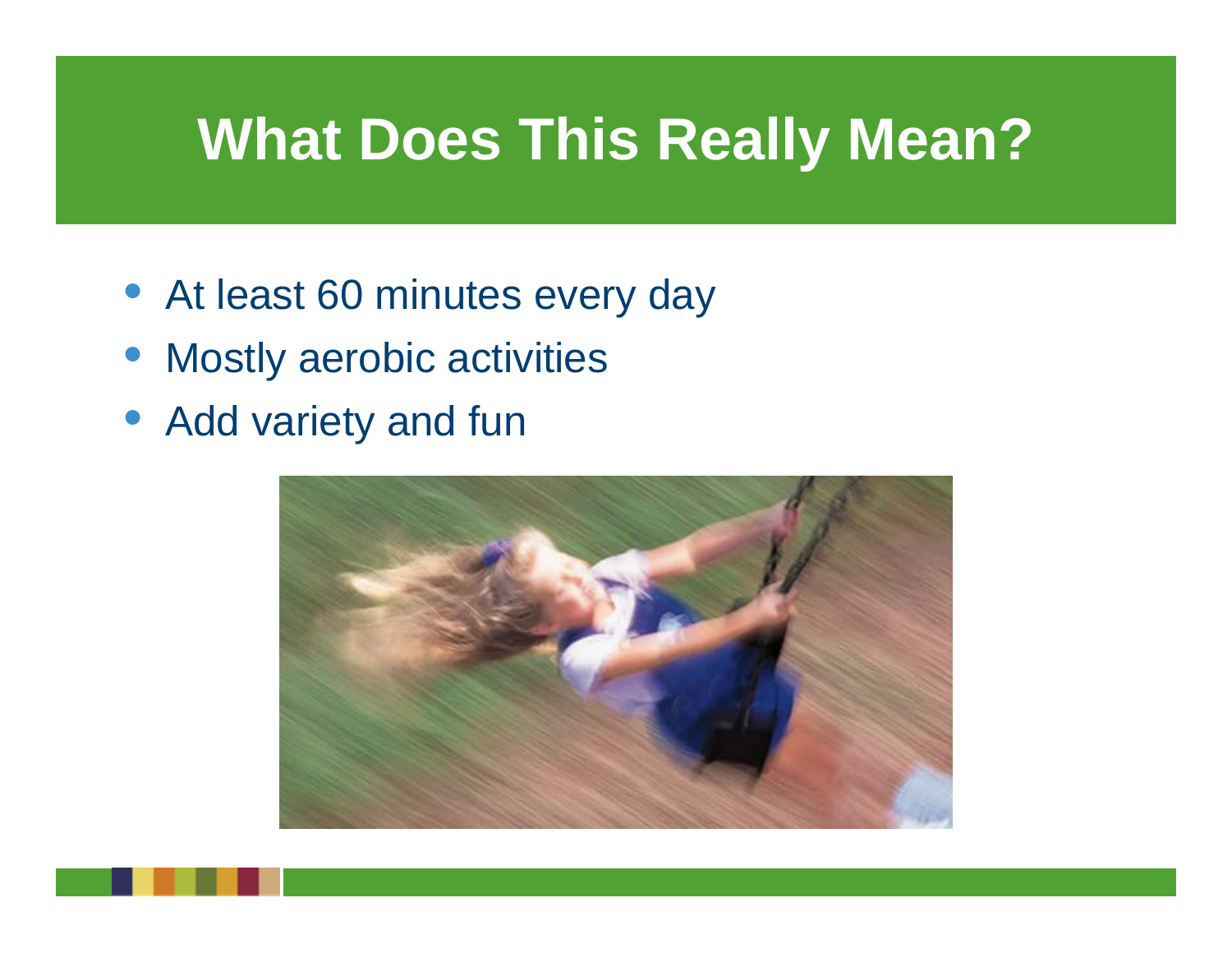## **What are Aerobic Activities?**

- Activities that keep your body moving enough to increase your heart rate and make you breathe harder
- There are two intensities of aerobic activity:
	- **Moderate-intensity**
	- **Nigorous-intensity**

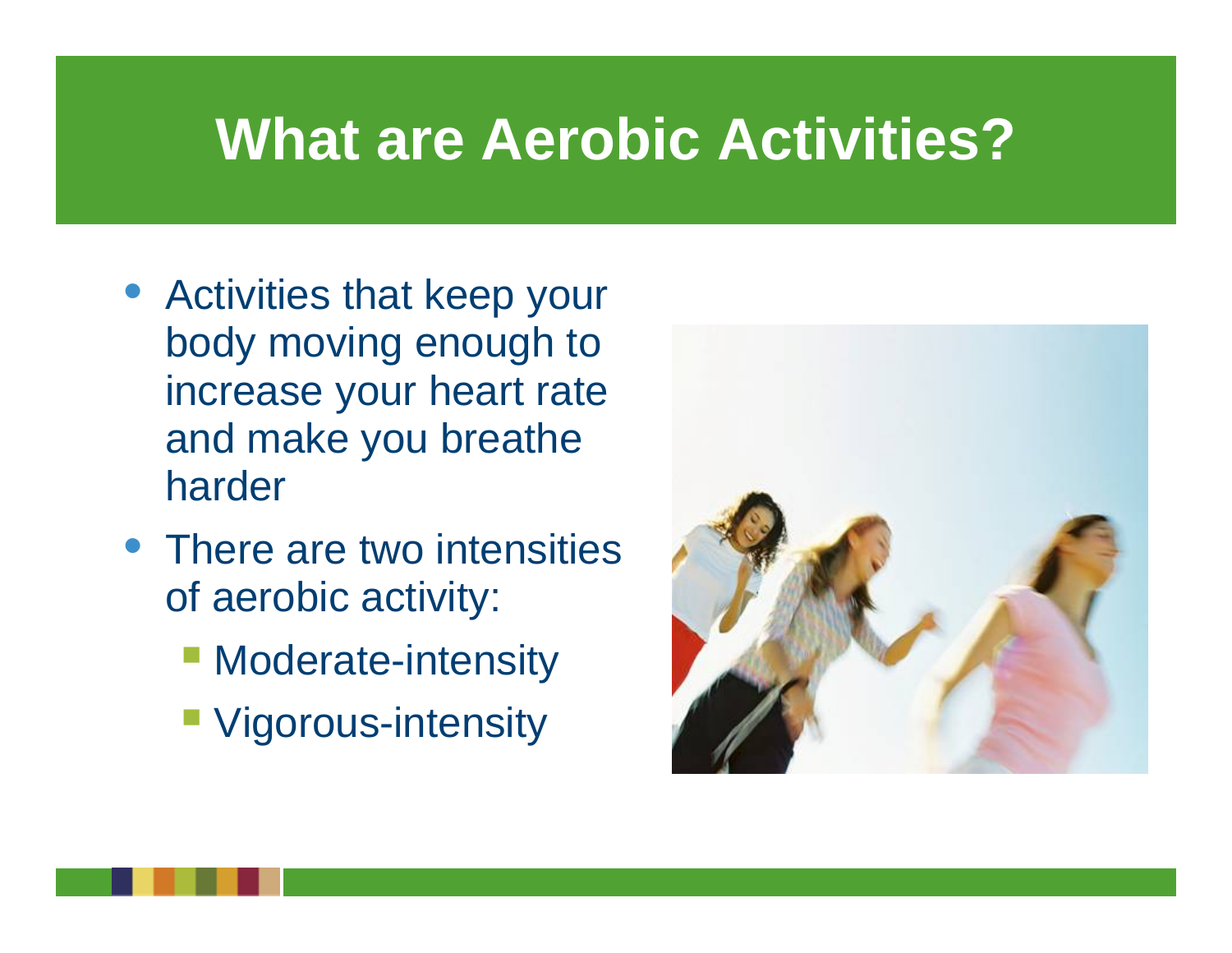#### **Judging the Intensity of Aerobic Activities**

#### • **Moderate-intensity Activity**

- Heart will beat faster than normal and breathing will be harder than normal
- On a scale of 0 to 10, moderateintensity activity is a 5 or 6

#### • **Vigorous-intensity Activity**

- Heart will beat much faster than normal and breathing will be much harder than normal
- On a scale of 0 to 10, a vigorous-intensity activity is 7 or 8

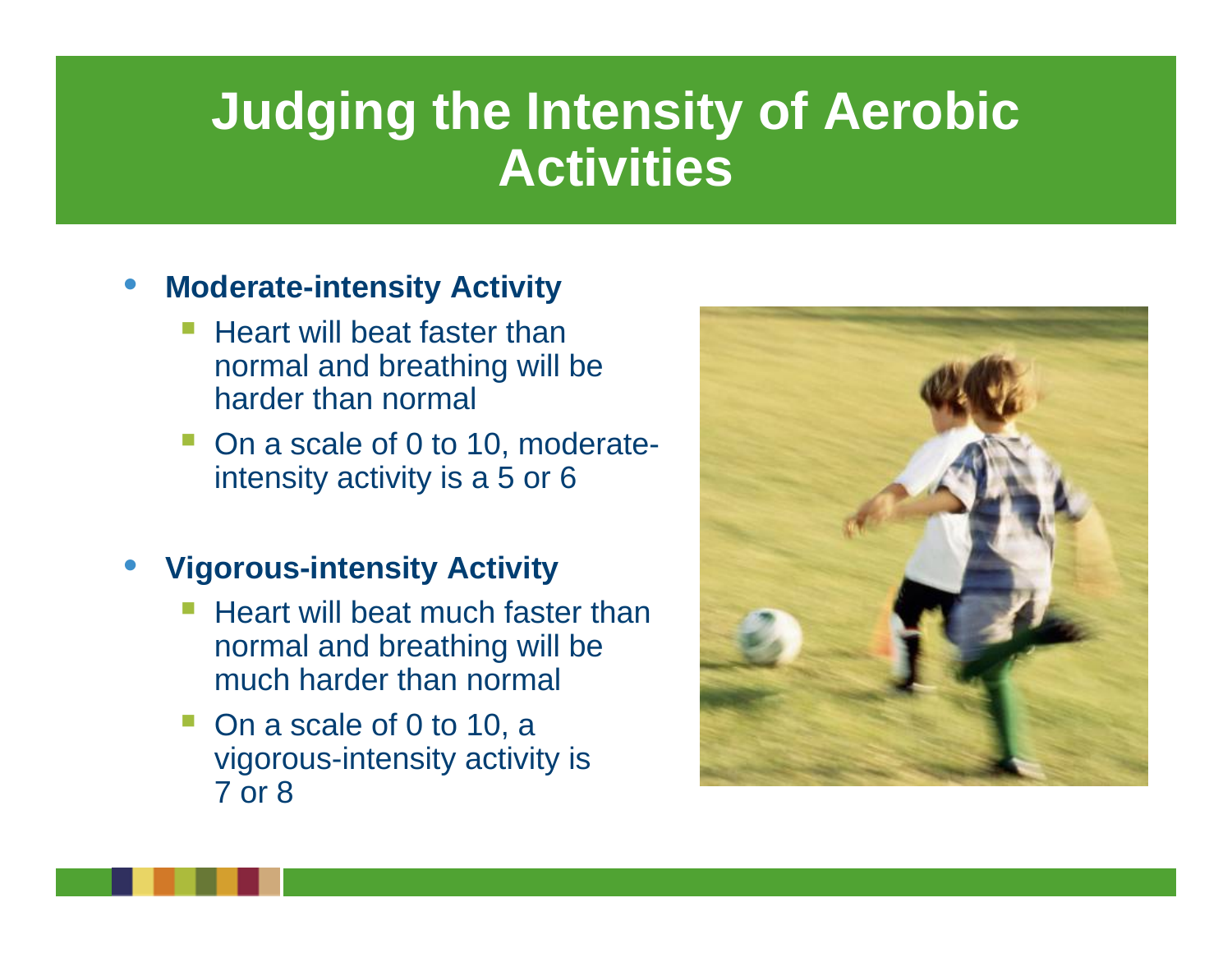#### **Types of Moderate- and Vigorous-Intensity Aerobic Activities**

| <b>Type of</b><br><b>Physical</b>               | <b>Age Group</b>                                                                                                                                                                                                                                                    |                                                                                                                                                                                                                                                                                                                     |  |
|-------------------------------------------------|---------------------------------------------------------------------------------------------------------------------------------------------------------------------------------------------------------------------------------------------------------------------|---------------------------------------------------------------------------------------------------------------------------------------------------------------------------------------------------------------------------------------------------------------------------------------------------------------------|--|
| <b>Activity</b>                                 | <b>Children</b>                                                                                                                                                                                                                                                     | <b>Adolescents</b>                                                                                                                                                                                                                                                                                                  |  |
| <b>Moderate-</b><br><b>intensity</b><br>aerobic | Active recreation, such as hiking,<br>skateboarding, rollerblading<br><b>Bicycle riding</b><br><b>Brisk walking</b>                                                                                                                                                 | Active recreation, such as canoeing,<br>hiking, skateboarding, rollerblading<br><b>Brisk walking</b><br>$\bullet$<br>Bicycle riding (stationary or road bike)<br>Housework and yard work, such as<br>sweeping or pushing a lawn mower<br>Games that require catching and<br>throwing, such as baseball and softball |  |
| <b>Vigorous-</b><br><b>intensity</b><br>aerobic | Active games involving running and<br>chasing, such as tag<br><b>Bicycle riding</b><br><b>Jumping rope</b><br>Martial arts, such as karate<br>Running<br>Sports such as soccer, ice or field<br>hockey, basketball, swimming, tennis<br><b>Cross-country skiing</b> | Active games involving running and<br>chasing, such as flag football<br><b>Bicycle riding</b><br>Jumping rope<br>Martial arts, such as karate<br>Running<br>Sports such as soccer, ice or field<br>hockey, basketball, swimming, tennis<br>Vigorous dancing, cross-country skiing                                   |  |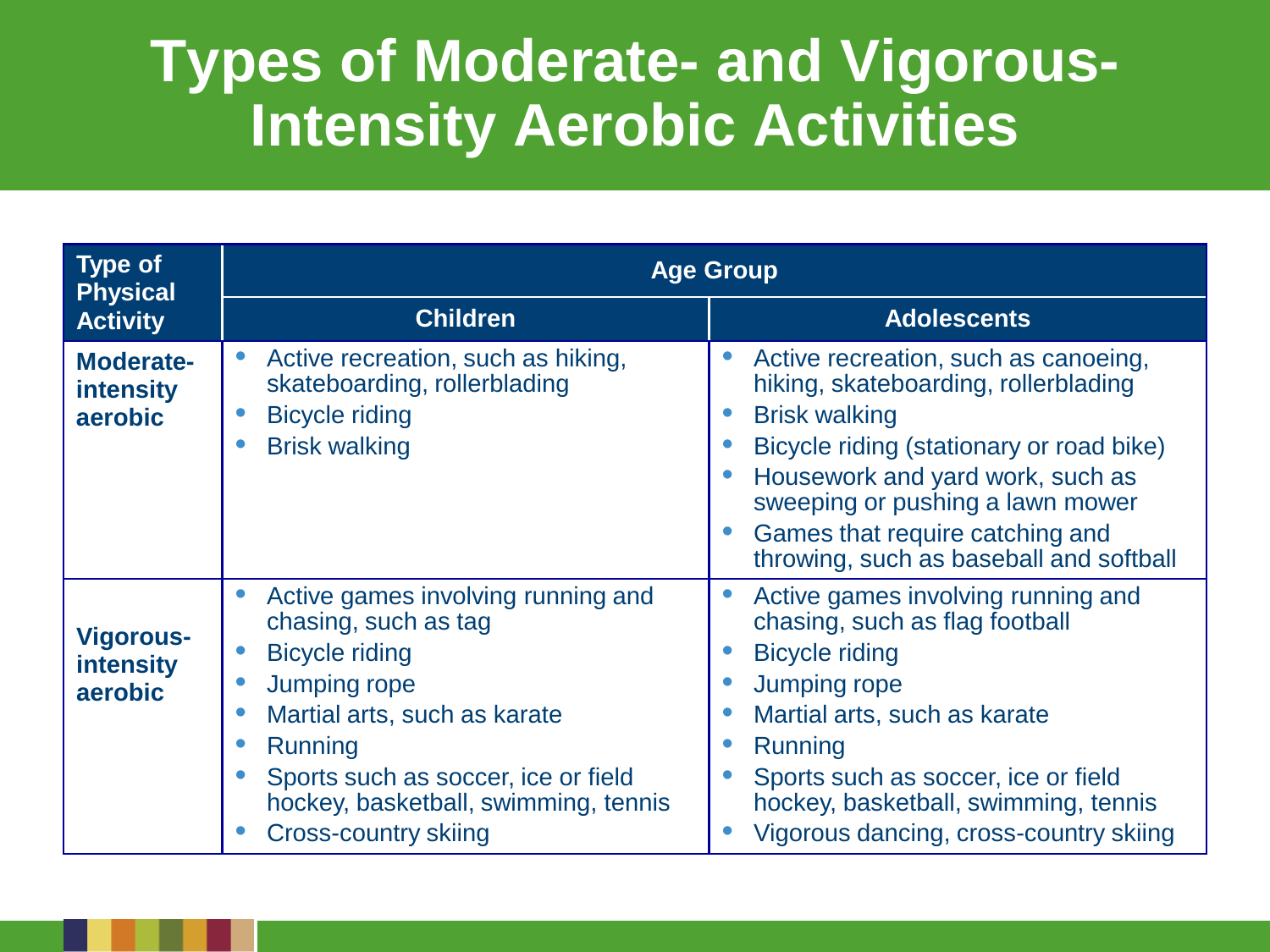### **What are Muscle-Strengthening Activities?**

- Activities that make muscles do more work than usual activities of daily life
- Activities that can be part of unstructured play
	- Climbing trees
	- Playing tug-of-war
- Activities that can be structured
	- Push-ups, pull-ups
	- Working with resistance bands
	- Lifting weights

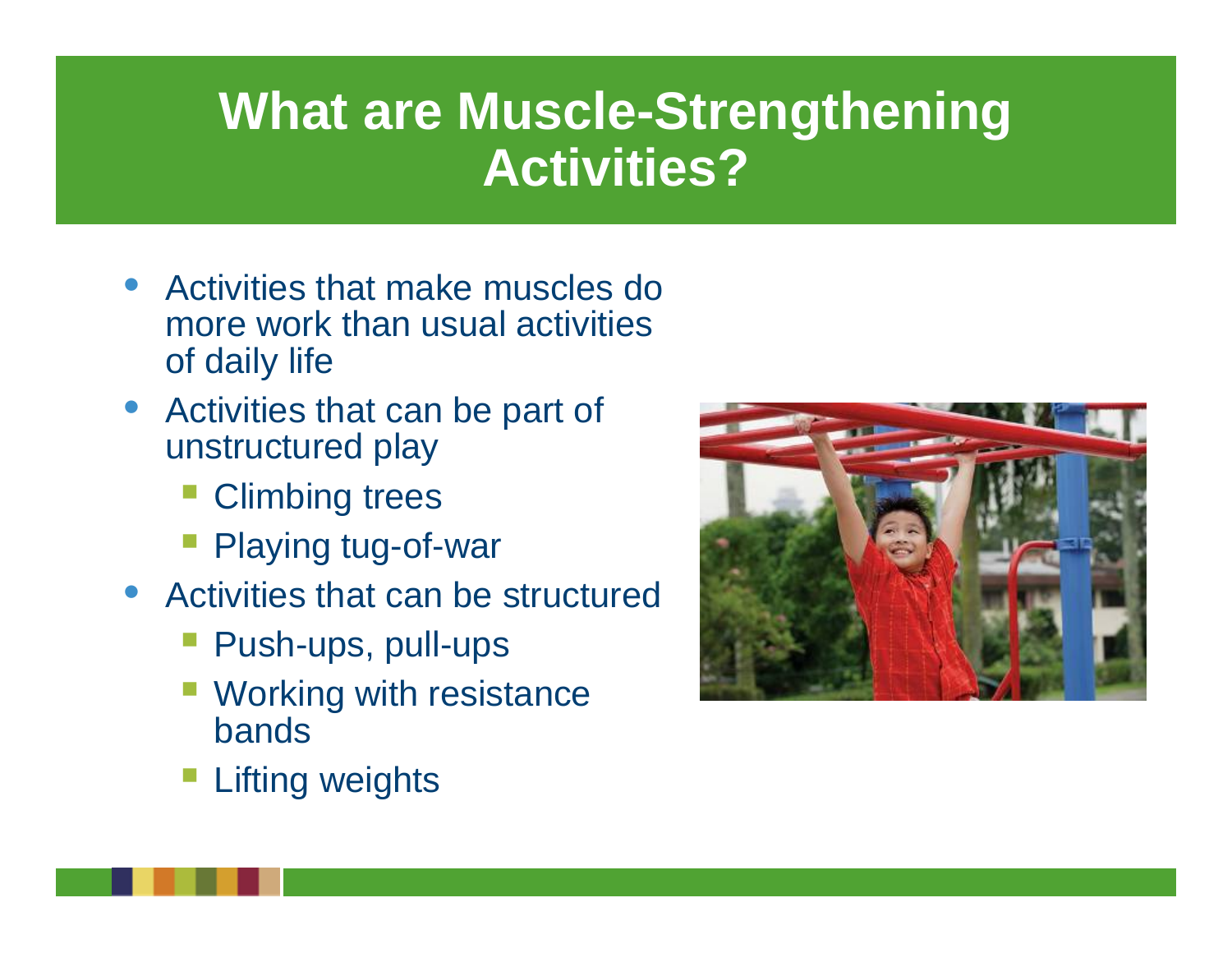#### **Types of Muscle-Strengthening Activities**

| <b>Type of Physical Activity</b> | <b>Age Group</b>                                                        |                                                                |  |
|----------------------------------|-------------------------------------------------------------------------|----------------------------------------------------------------|--|
|                                  | <b>Children</b>                                                         | <b>Adolescents</b>                                             |  |
| <b>Muscle-strengthening</b>      | Games such as tug-of-<br>war                                            | Games such as<br>tug-of-war                                    |  |
|                                  | Modified push-ups (with<br>knees on the floor)                          | Push-ups and pull-ups<br><b>Resistance exercises</b>           |  |
|                                  | <b>Resistance exercises</b><br>using body weight or<br>resistance bands | with exercise bands,<br>weight machines, hand-<br>held weights |  |
|                                  | Rope or tree climbing                                                   | <b>Climbing wall</b>                                           |  |
|                                  | Sit-ups (curl-ups or<br>$\bullet$<br>crunches)                          | Sit-ups (curl-ups or<br>crunches)                              |  |
|                                  | Swinging on playground<br>equipment/bars                                |                                                                |  |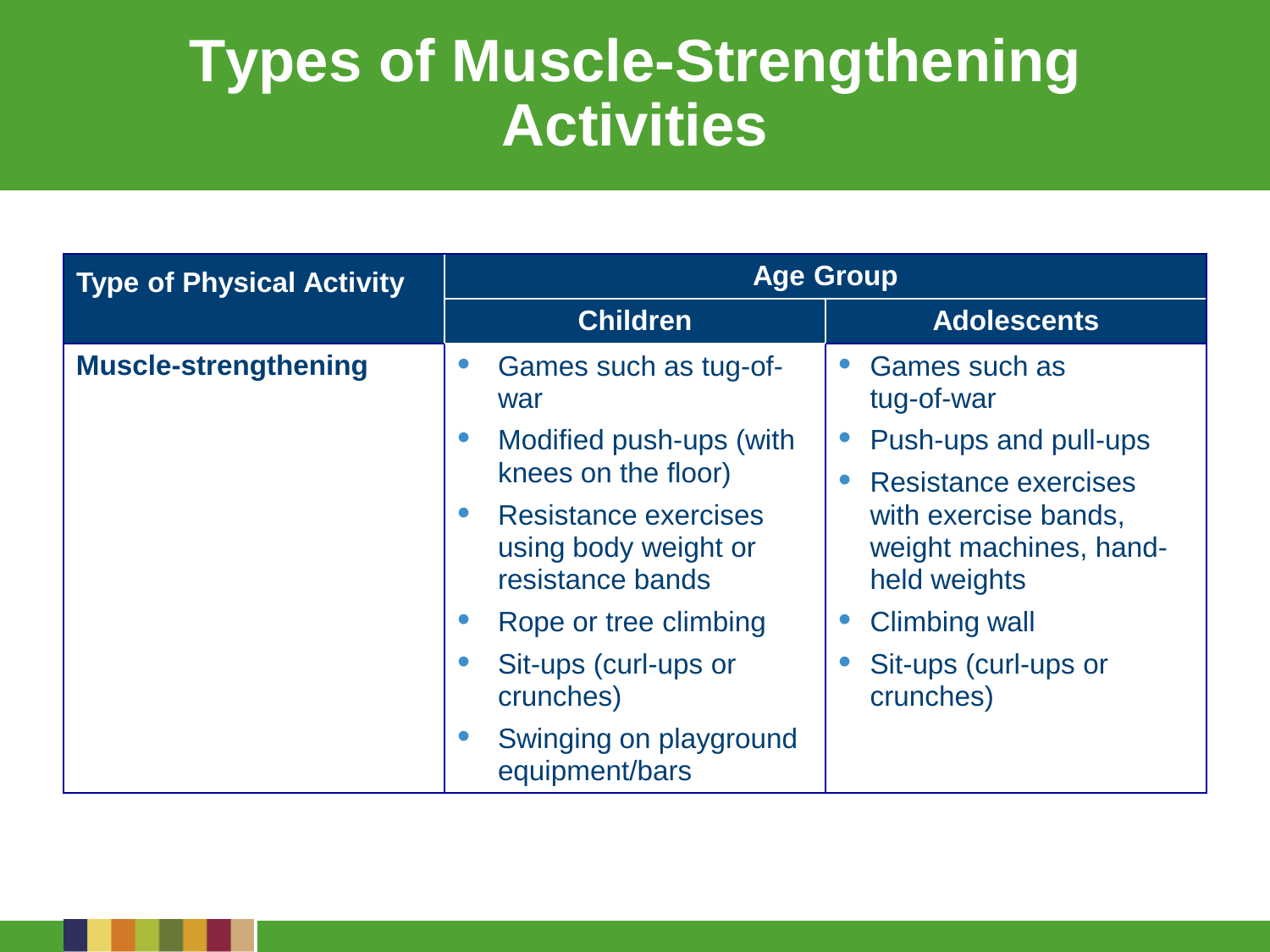#### **What Are Bone-Strengthening Activities?**

- Activities that produce a force on the bones that promotes bone growth and strength, such as jumping
- Activities that are especially important for young people because the greatest gain in bone mass occur during the years just before and during puberty

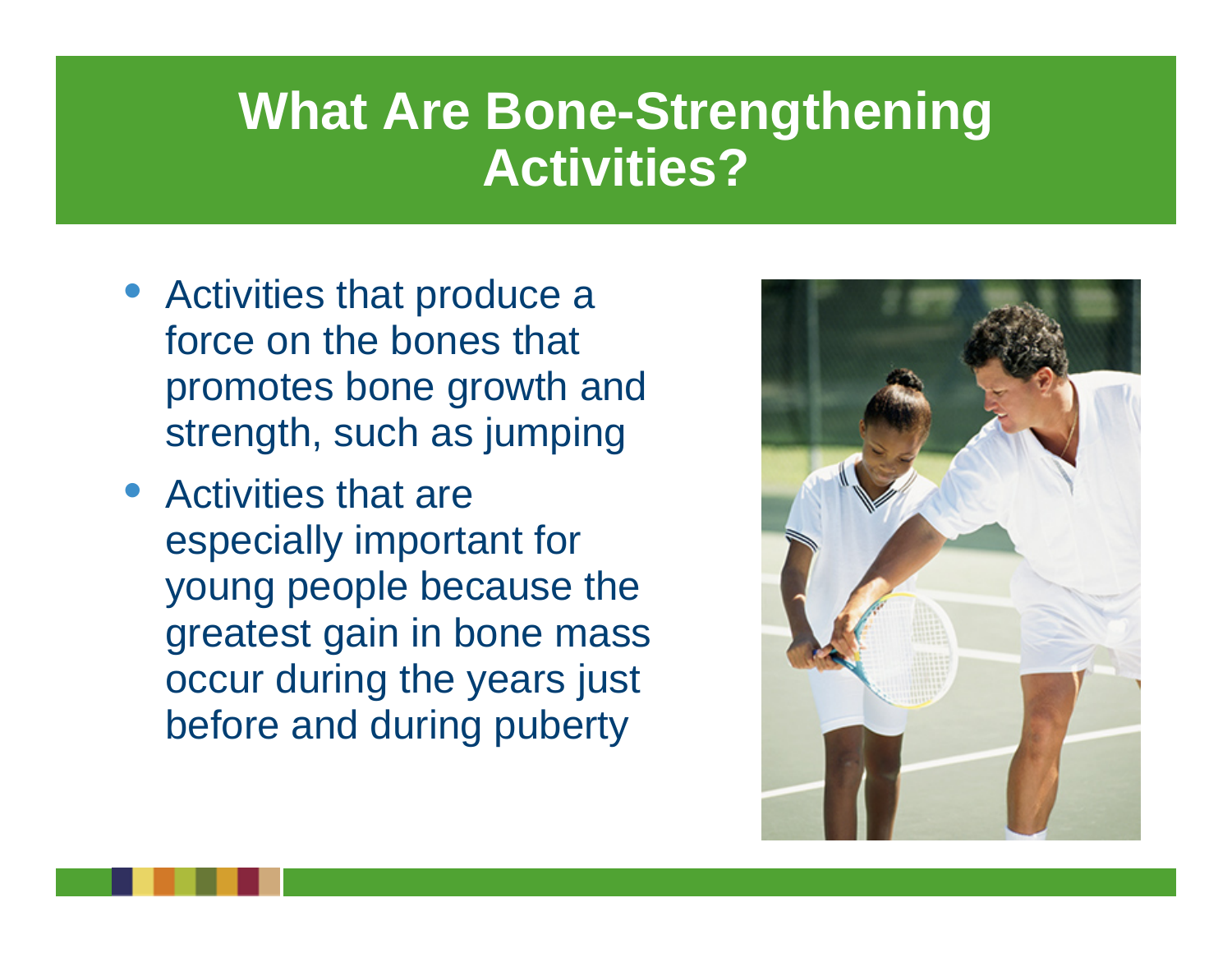### **Types of Bone-strengthening Activities**

| <b>Type of</b>            | <b>Age Group</b>                                                                                                                                                 |                                                                                                                                    |  |
|---------------------------|------------------------------------------------------------------------------------------------------------------------------------------------------------------|------------------------------------------------------------------------------------------------------------------------------------|--|
| <b>Physical Activity</b>  | <b>Children</b>                                                                                                                                                  | <b>Adolescents</b>                                                                                                                 |  |
| <b>Bone-strengthening</b> | Games such as<br>hopscotch<br>Hopping, skipping,<br>jumping<br><b>Jumping rope</b><br>Running<br>Sports such as<br>gymnastics, basketball,<br>volleyball, tennis | Hopping, skipping,<br>jumping<br><b>Jumping rope</b><br>Running<br>Sports such as<br>gymnastics, basketball,<br>volleyball, tennis |  |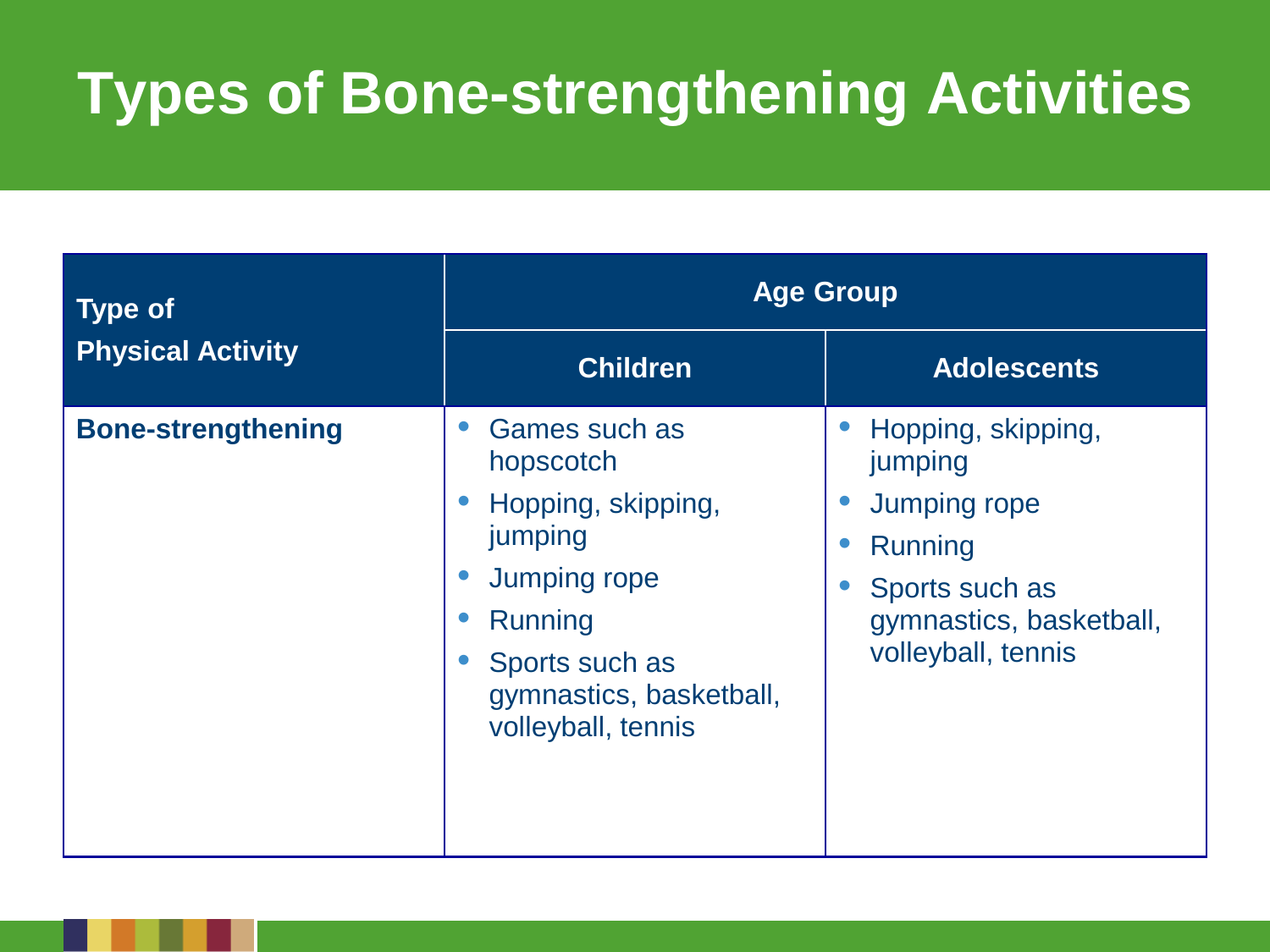#### **How Are the Guidelines for Youth Different from the Guidelines for Adults?**

- Take into consideration natural activity patterns of children
	- All episodes of moderateor vigorous-intensity activities count toward daily requirement
	- Unstructured active play can provide all three types of physical activity
- Daily physical activity required
- Specify need for bonestrengthening activities and vigorous-intensity activities each week

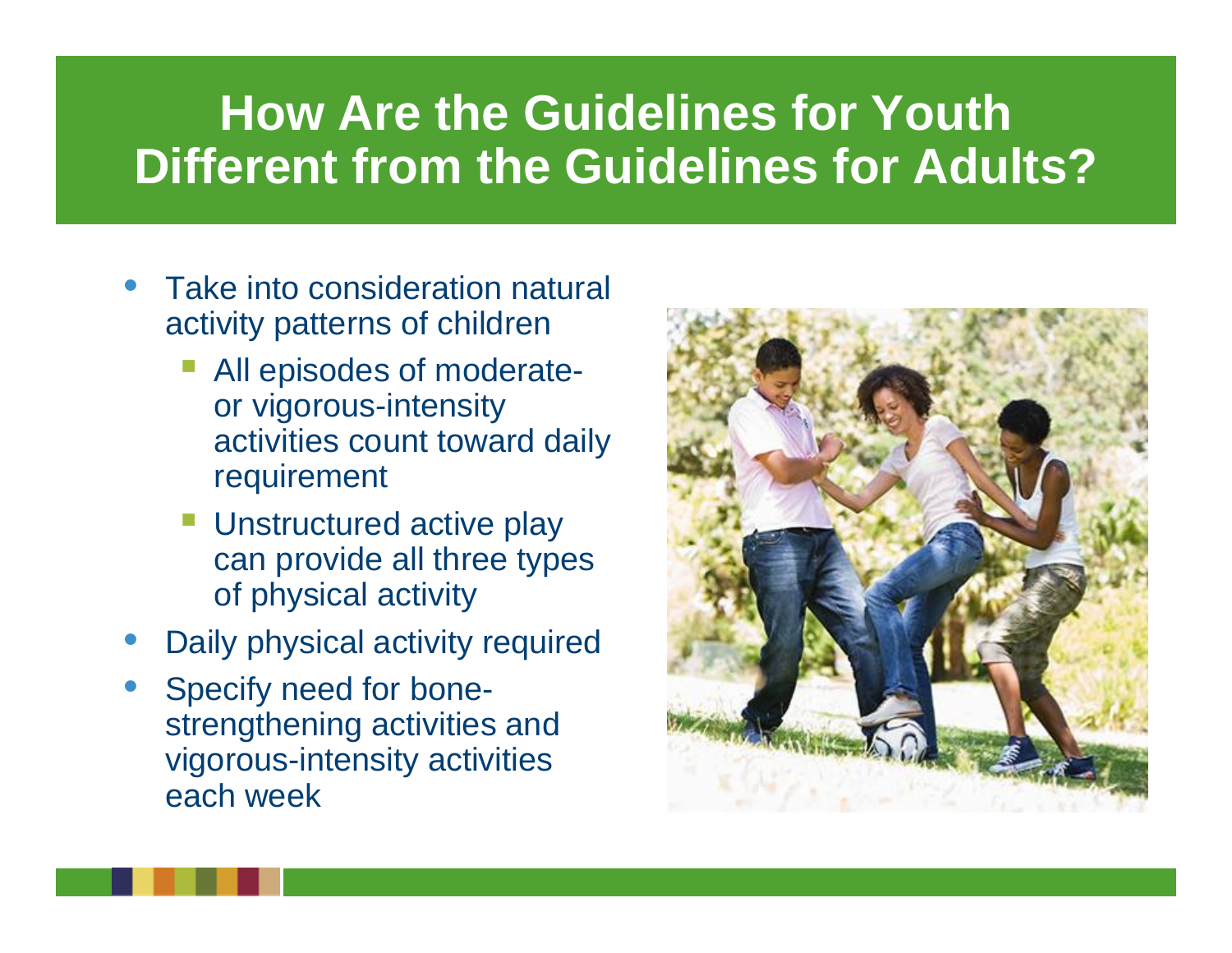### **Meeting the Guidelines**

#### *Getting and Staying Active*

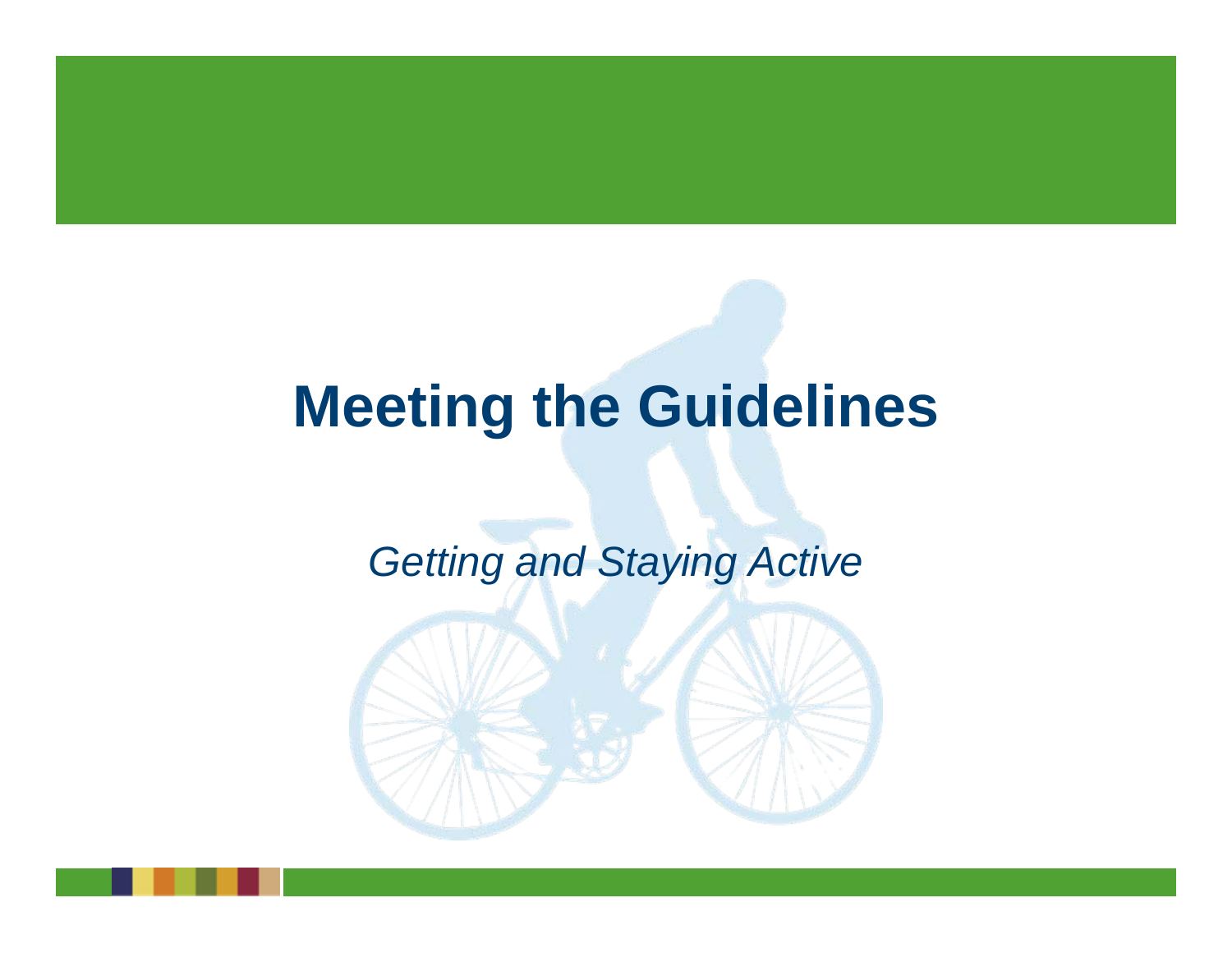### **How Physically Active Are High School Students?**



\* Were physically active doing any kind of physical activity that increased their heart rate and made them breathe hard some of the time for a total of at least 60 minutes/day during the 7 days before the survey.

Source: National Youth Risk Behavior Survey, 2007.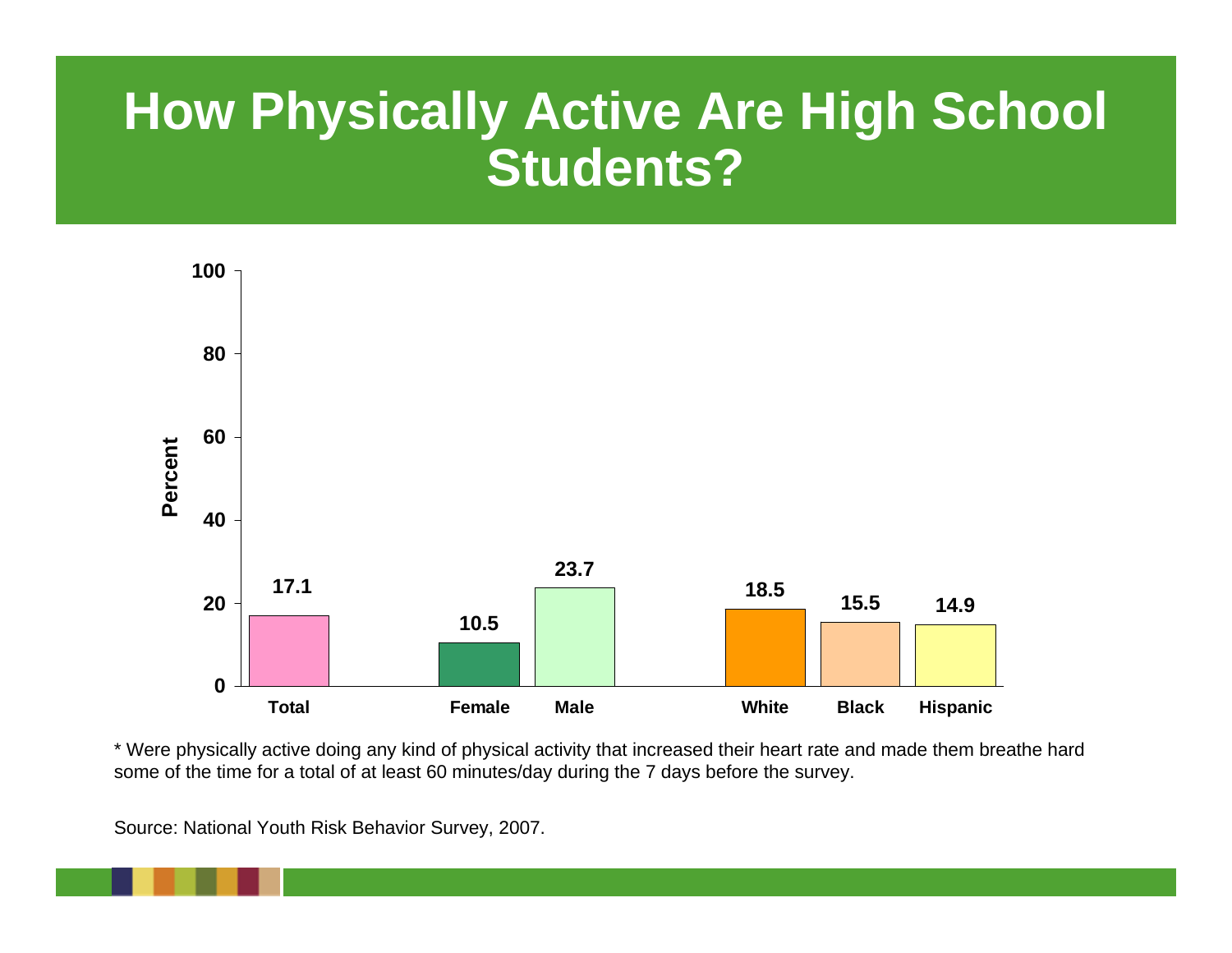#### **How Much Do 9- to 13- Year-Olds Participate in Physical Activity?**

| <b>Race/Ethnicity</b>      | <b>Organized</b><br><b>Activity</b> | <b>Free-Time</b><br><b>Activity</b> |
|----------------------------|-------------------------------------|-------------------------------------|
| <b>Black, non-Hispanic</b> | 24%                                 | 75%                                 |
| <b>Hispanic</b>            | 26%                                 | 75%                                 |
| <b>White, non-Hispanic</b> | 47%                                 | 79%                                 |
| Total                      | 39%                                 | 77%                                 |

Source: MMWR 2003;52(33):785–8.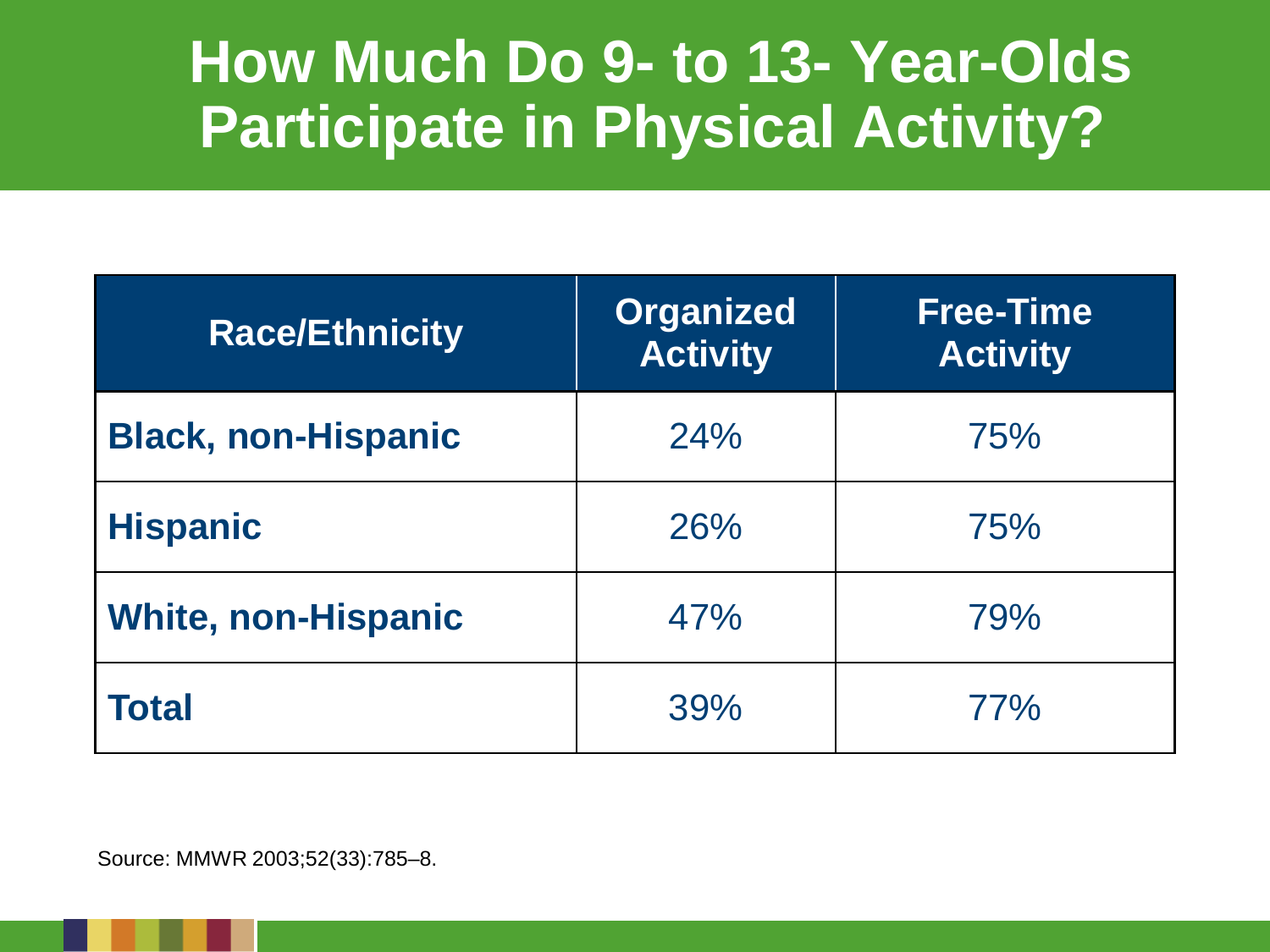## **Meeting the Guidelines**

#### • **Youth Who Don't Meet the Guidelines**

- **Service Service** Slowly increase activity in small steps
- **Service Service** Participate in enjoyable activities

#### • **Youth Who Meet the Guidelines**

- **Service Service** Continue being active on a daily basis
- **Service Service** Work toward becoming more active

#### • **Youth Who Exceed the Guidelines**

- **Service Service** Maintain activity level
- **Service Service** Vary the kinds of activities to reduce the risk of injury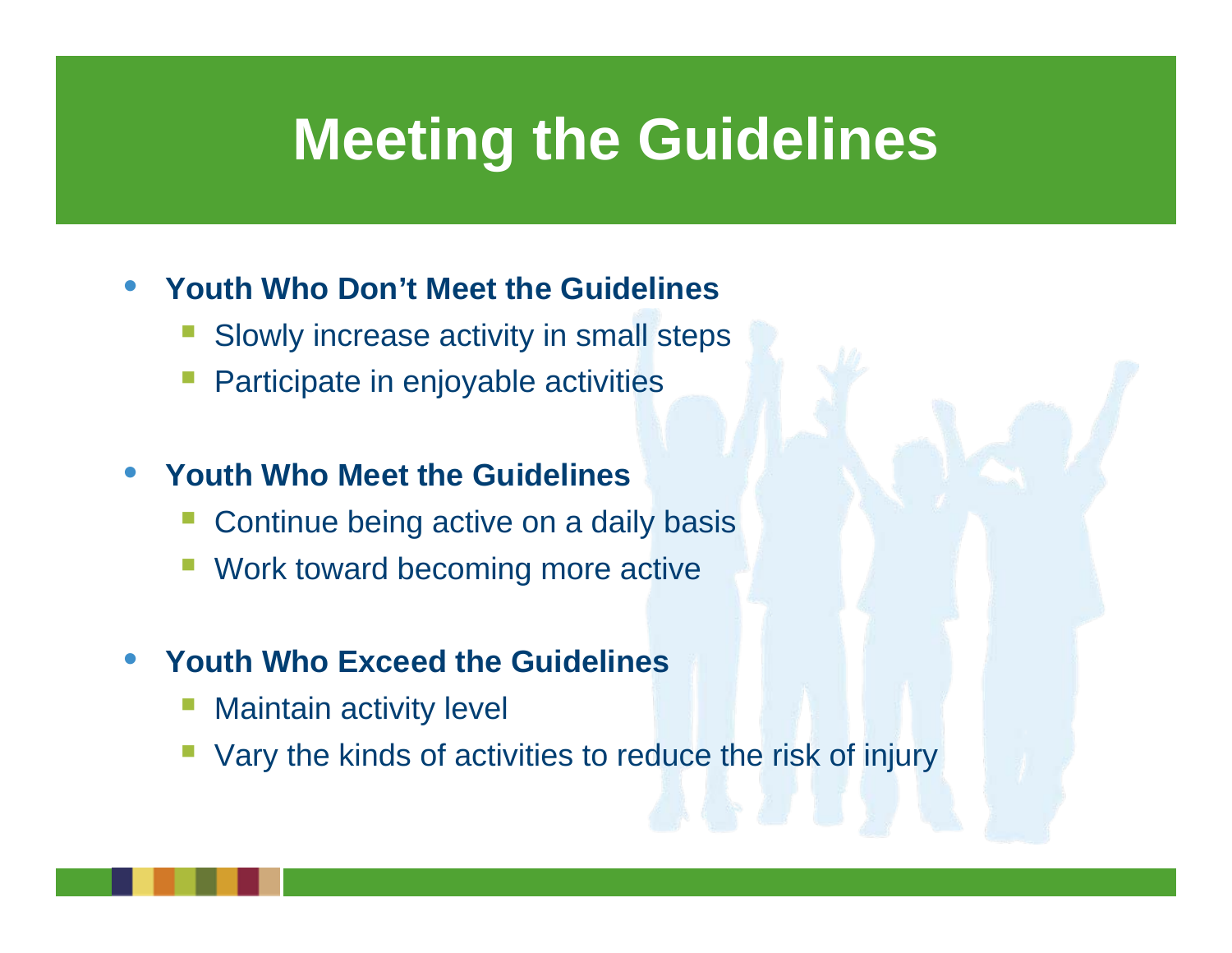## **A Day in the Life of Colin**

- **Walks to and from school (20 minutes)**
- **Jumps rope and does gymnastics in physical education class (10 minutes each).**
- **Plays on the playground during recess (10 minutes)**
- Does homework (20 minutes)
- Watches television (30 minutes)
- **Plays soccer with family (20 minutes)**
- Plays video games (30 minutes)
- **Total physical activity time = 60 minutes**
	- Vigorous-intensity aerobic activity: jumping rope
	- Bone-strengthening activities: jumping rope, gymnastics
	- **Service Service** Muscle-strengthening activities: gymnastics

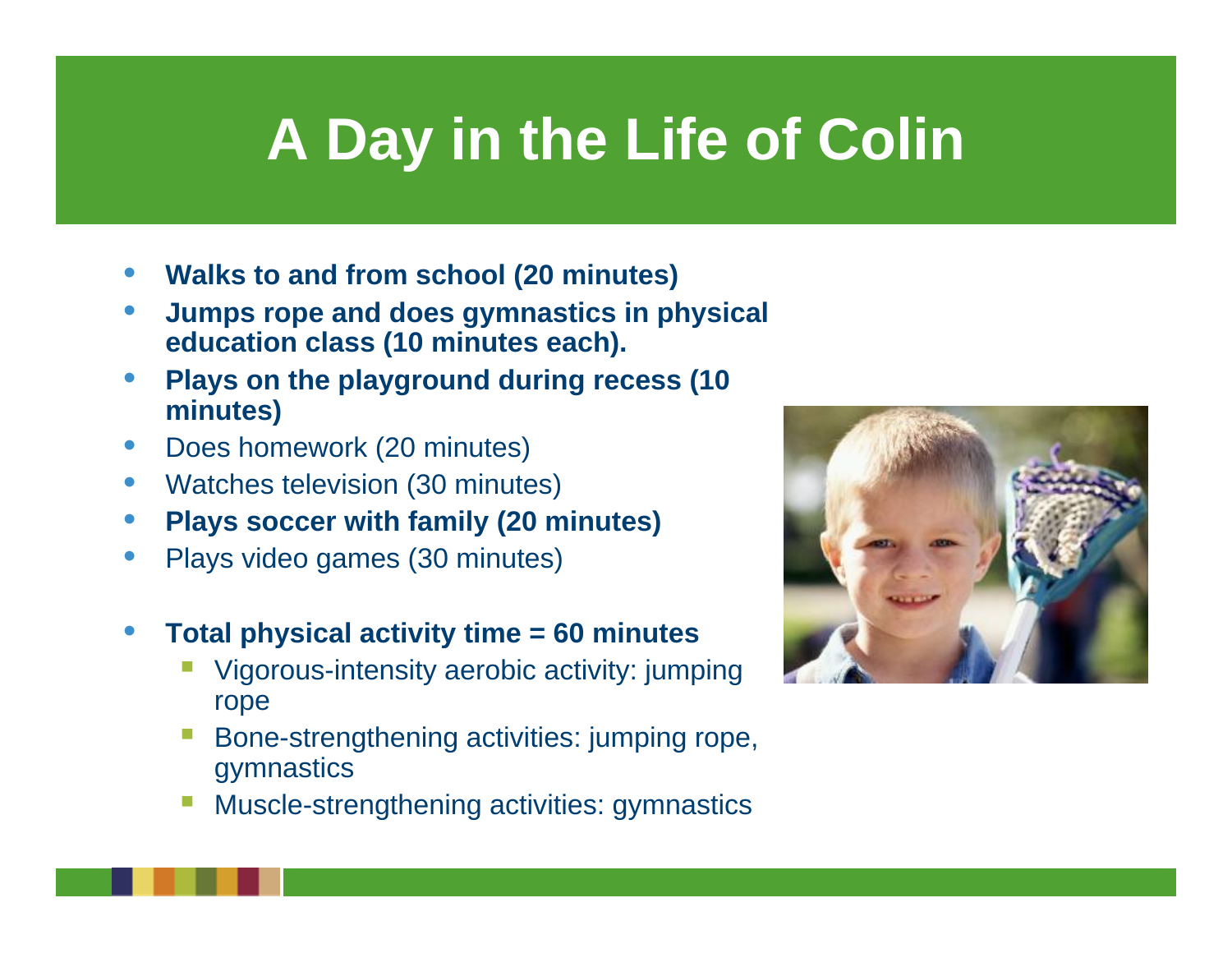## **Colin's Weekly Physical Activities**

| <b>Monday</b>  | Walks to and from school       | 20 minutes |
|----------------|--------------------------------|------------|
|                | Plays on playground            | 10 minutes |
|                | <b>Jumps rope</b>              | 10 minutes |
|                | Does gymnastics                | 10 minutes |
|                | Plays soccer with family       | 20 minutes |
| <b>Tuesday</b> | Walks to and from school       | 20 minutes |
|                | Plays on playground            | 25 minutes |
|                | Climbs on playground equipment | 15 minutes |
| Wednesday      | Walks to and from school       | 20 minutes |
|                | Plays actively with friends    | 25 minutes |
|                | Jumps rope                     | 10 minutes |
|                | <b>Runs</b>                    | 5 minutes  |
|                | Does sit ups                   | 2 minutes  |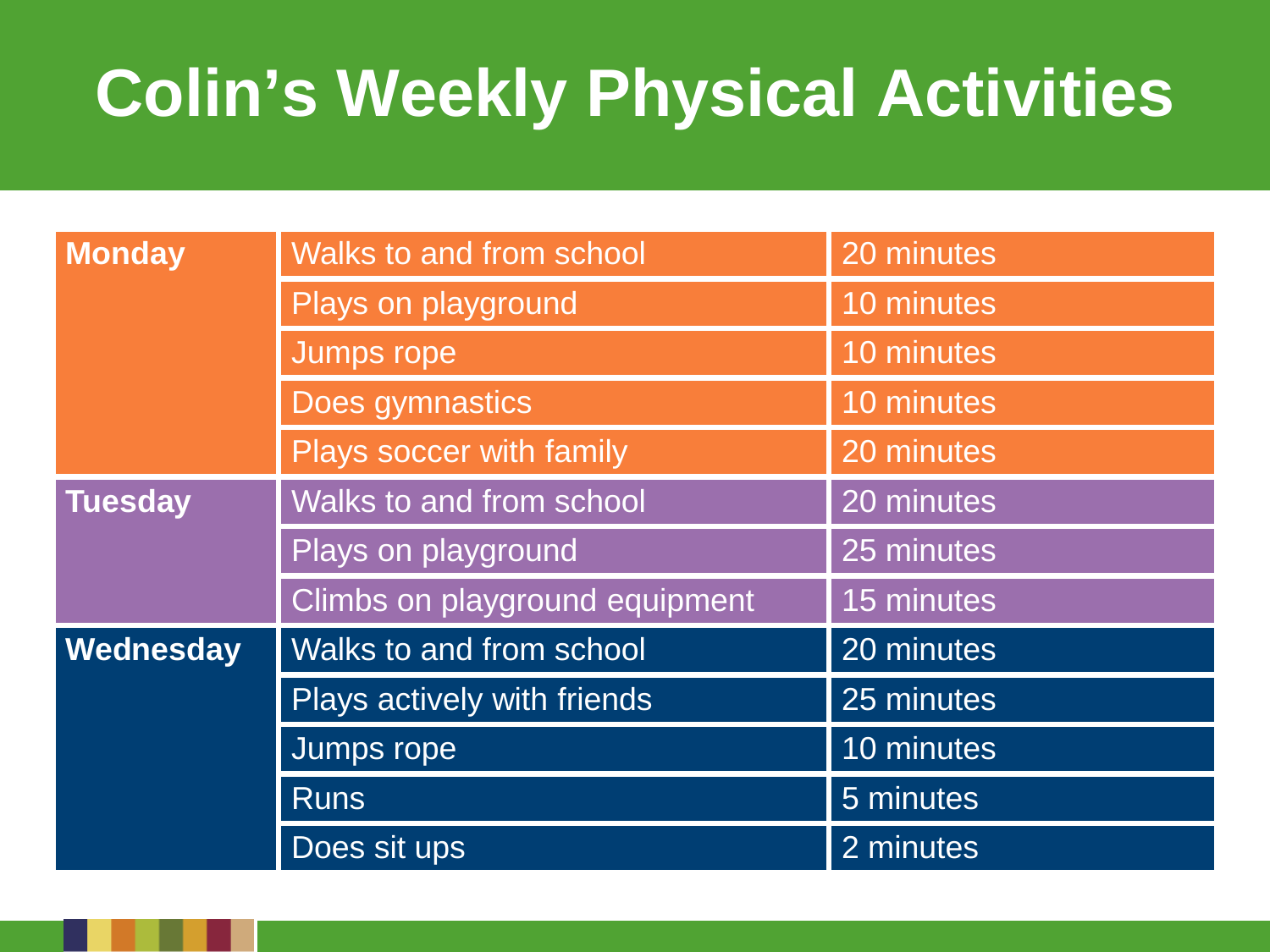## **Colin's Weekly Activities, cont.**

| <b>Thursday</b> | Plays actively with family     | 30 minutes |
|-----------------|--------------------------------|------------|
|                 | <b>Plays soccer</b>            | 30 minutes |
| <b>Friday</b>   | Walks to and from school       | 20 minutes |
|                 | Plays actively with friends    | 25 minutes |
|                 | <b>Bicycles</b>                | 15 minutes |
| <b>Saturday</b> | Plays on playground            | 30 minutes |
|                 | Climbs on playground equipment | 15 minutes |
|                 | <b>Bicycles</b>                | 15 minutes |
| <b>Sunday</b>   | Plays on playground            | 10 minutes |
|                 | <b>Plays soccer</b>            | 40 minutes |
|                 | Plays tag with family          | 10 minutes |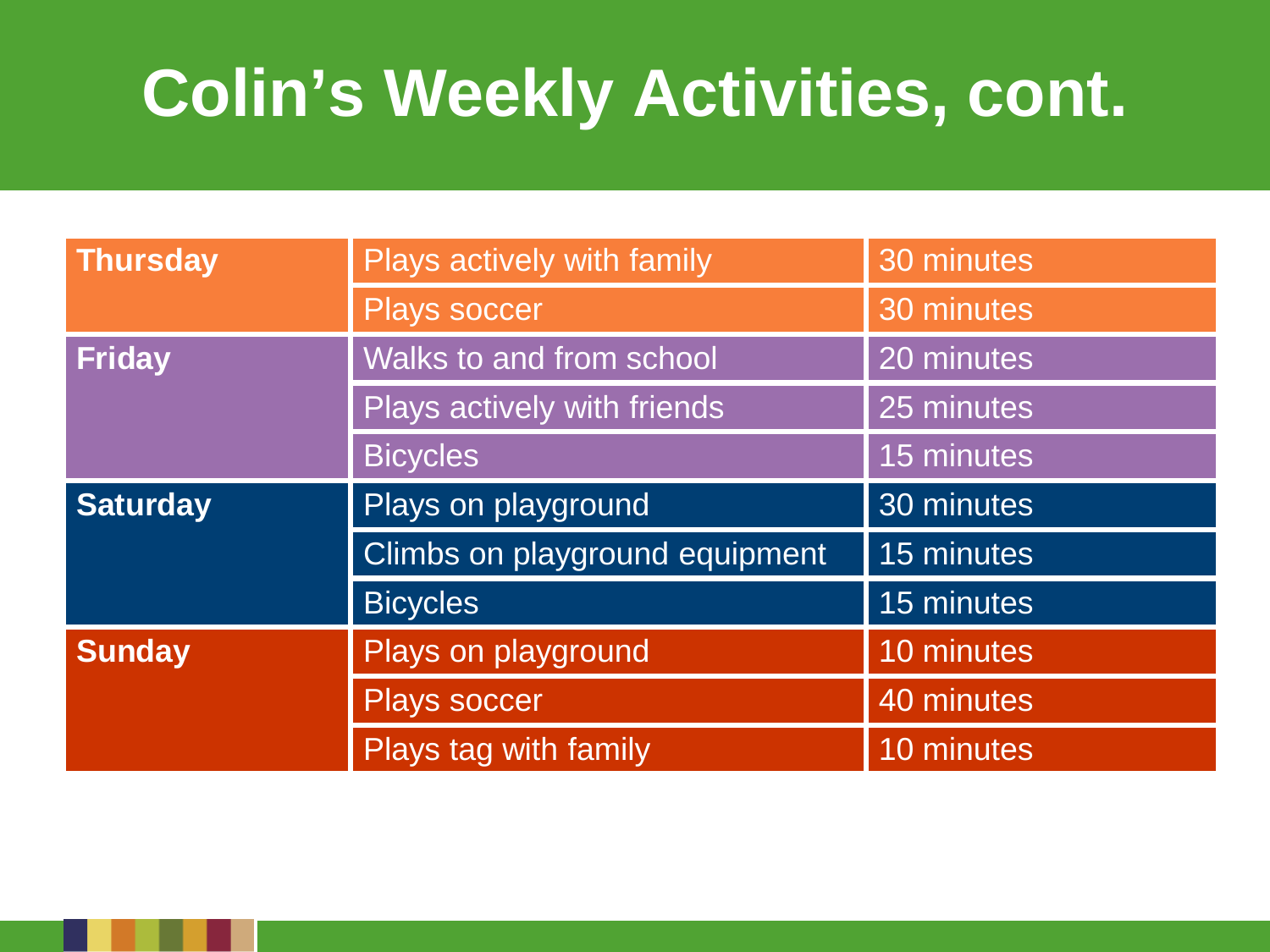## **Maria: A 16-Year-Old Adolescent**

- Maria participates in many types of physical activities in many places
- She plays tennis and does sit-ups and push-ups during physical education class
- She likes to play basketball at the YMCA, do yoga, and go dancing with her friends
- She likes to walk and hike with her dog

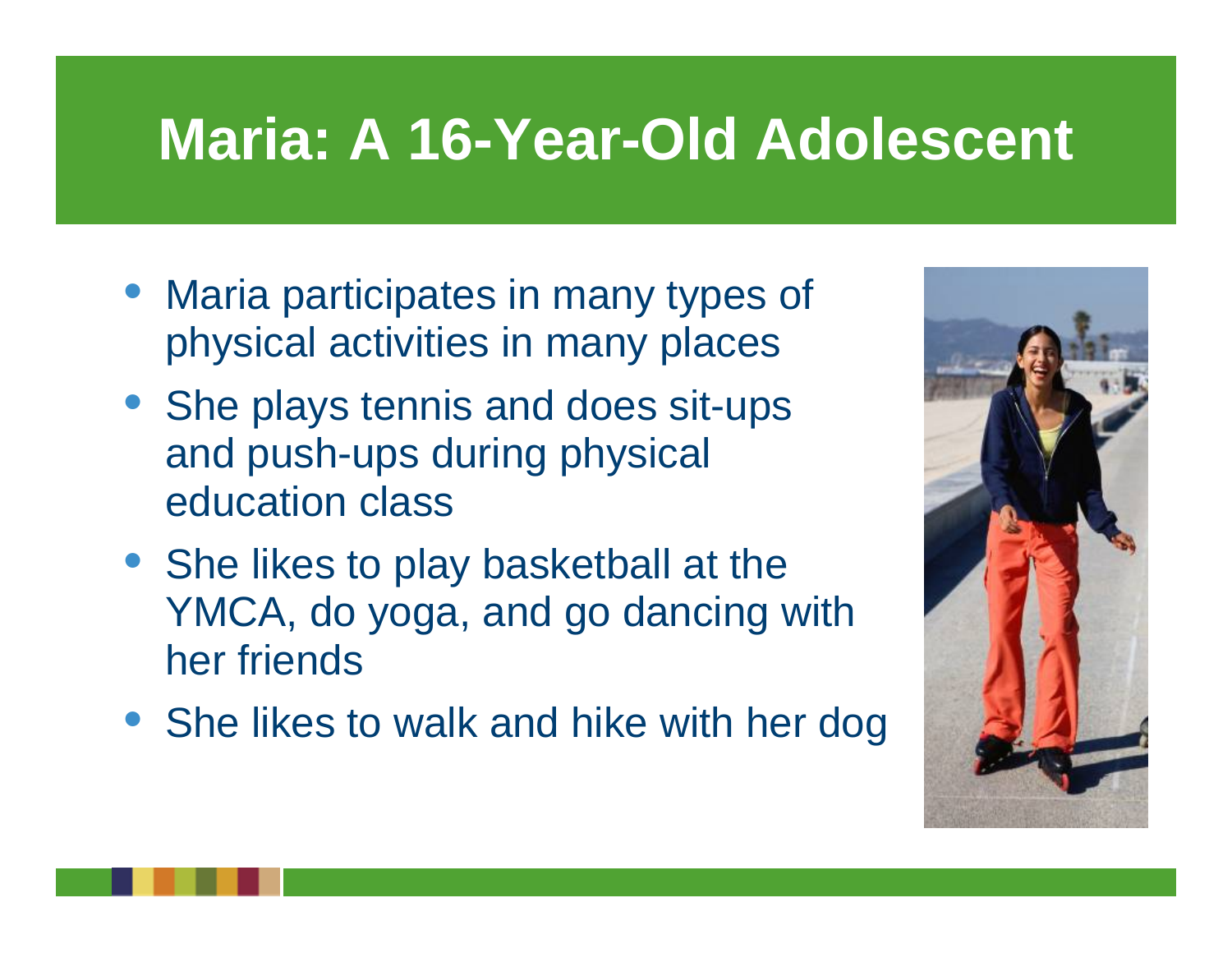## **A Day in the Life of Maria**

- Walks dog (10 minutes)
- Plays tennis (30 minutes)
- Does sit-ups and push-ups (5 minutes)
- Plays with children at the park while babysitting (15 minutes)



- Total physical activity time = 60 minutes
	- **Vigorous-intensity aerobic activity: tennis**
	- **Bone-strengthening activity: tennis**
	- **Muscle-strengthening activity:** sit-ups and push-ups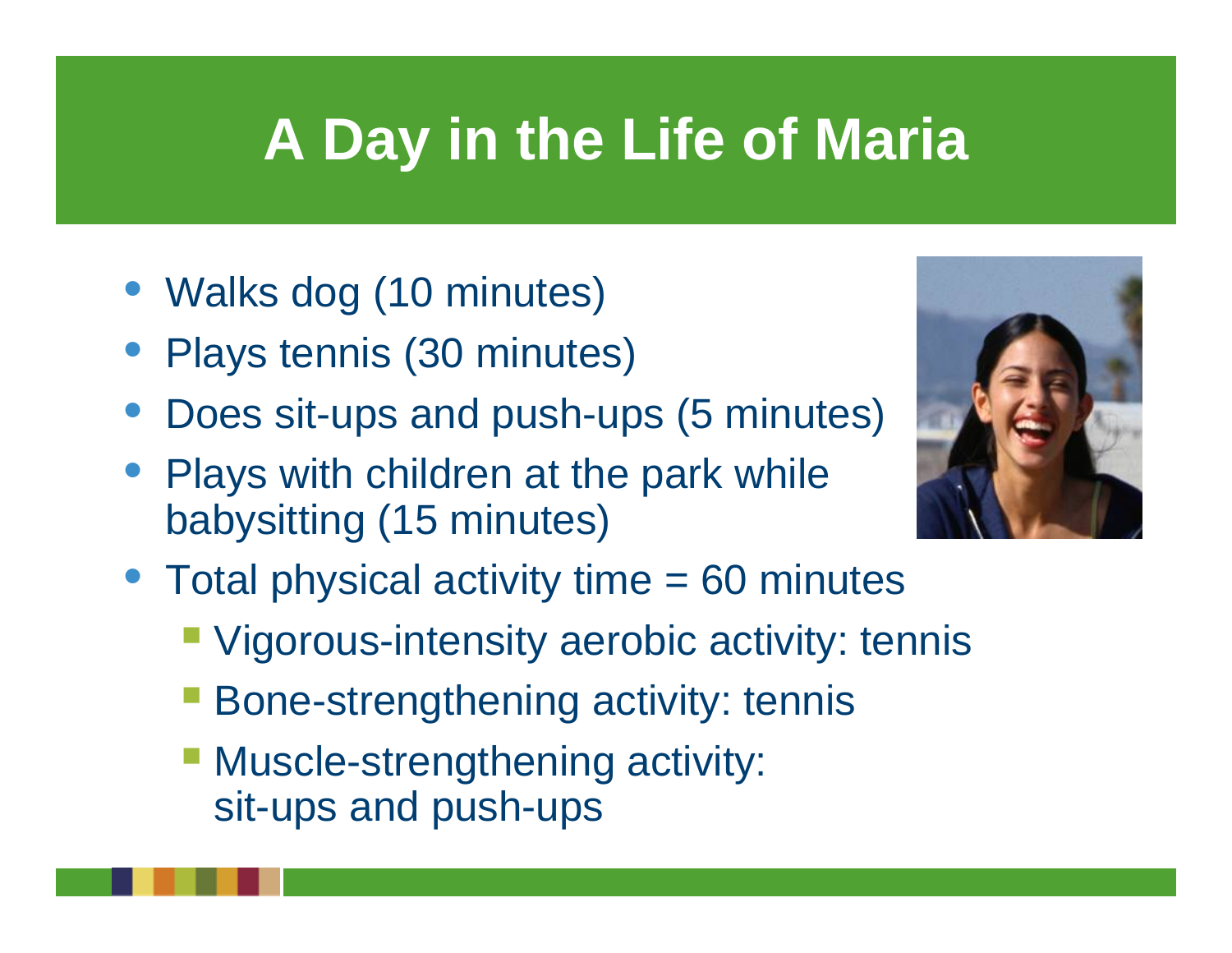## **Barriers to Meeting the Guidelines**

- **Personal** 
	- Attitude
	- Belief in ability to be physically active
- **Social** 
	- **Service Service** Influence of their peers
	- **Service Service** Parental support
- **Environmental** 
	- Safe locations to be active
	- Access to equipment
	- Financial costs of physical activities



Time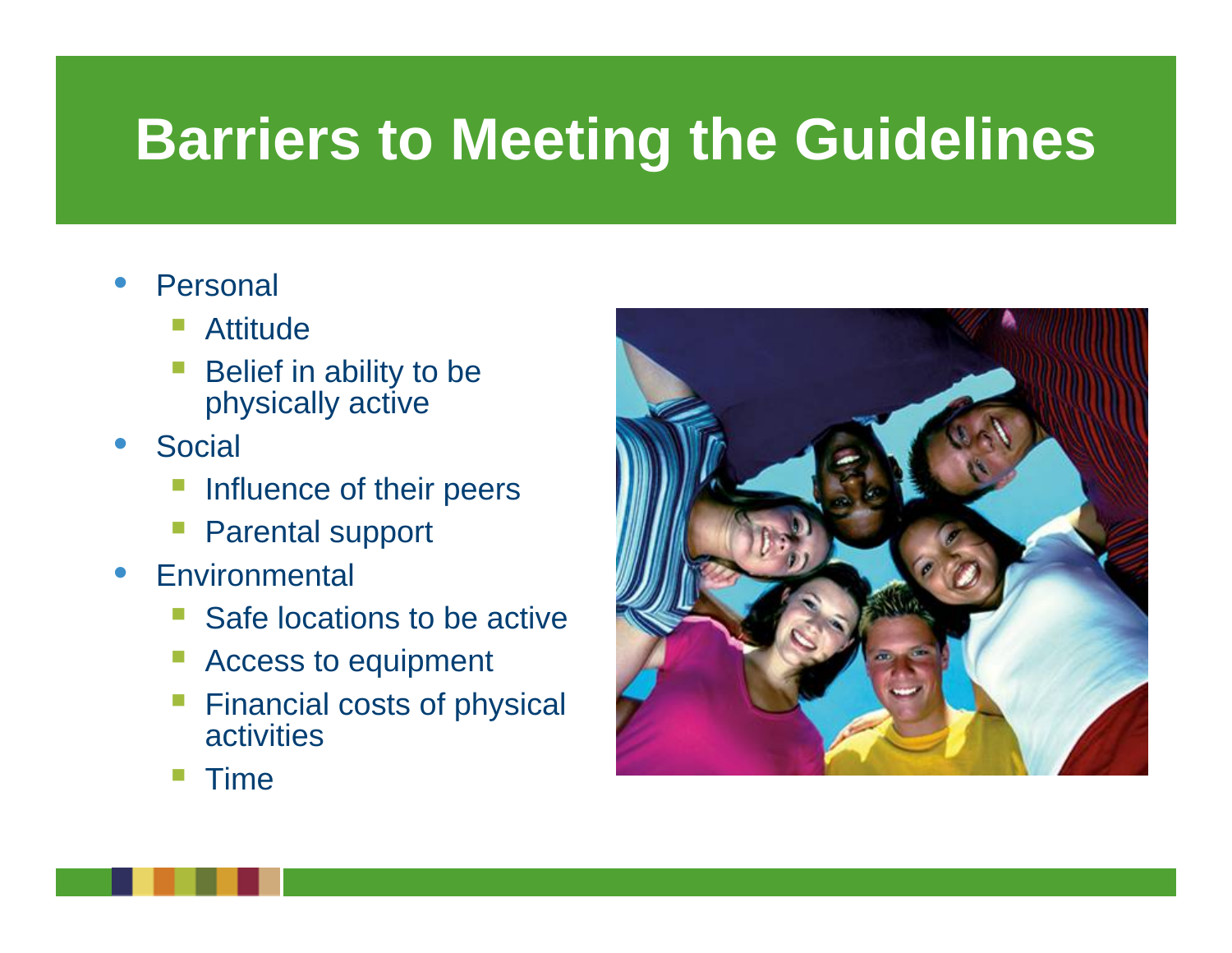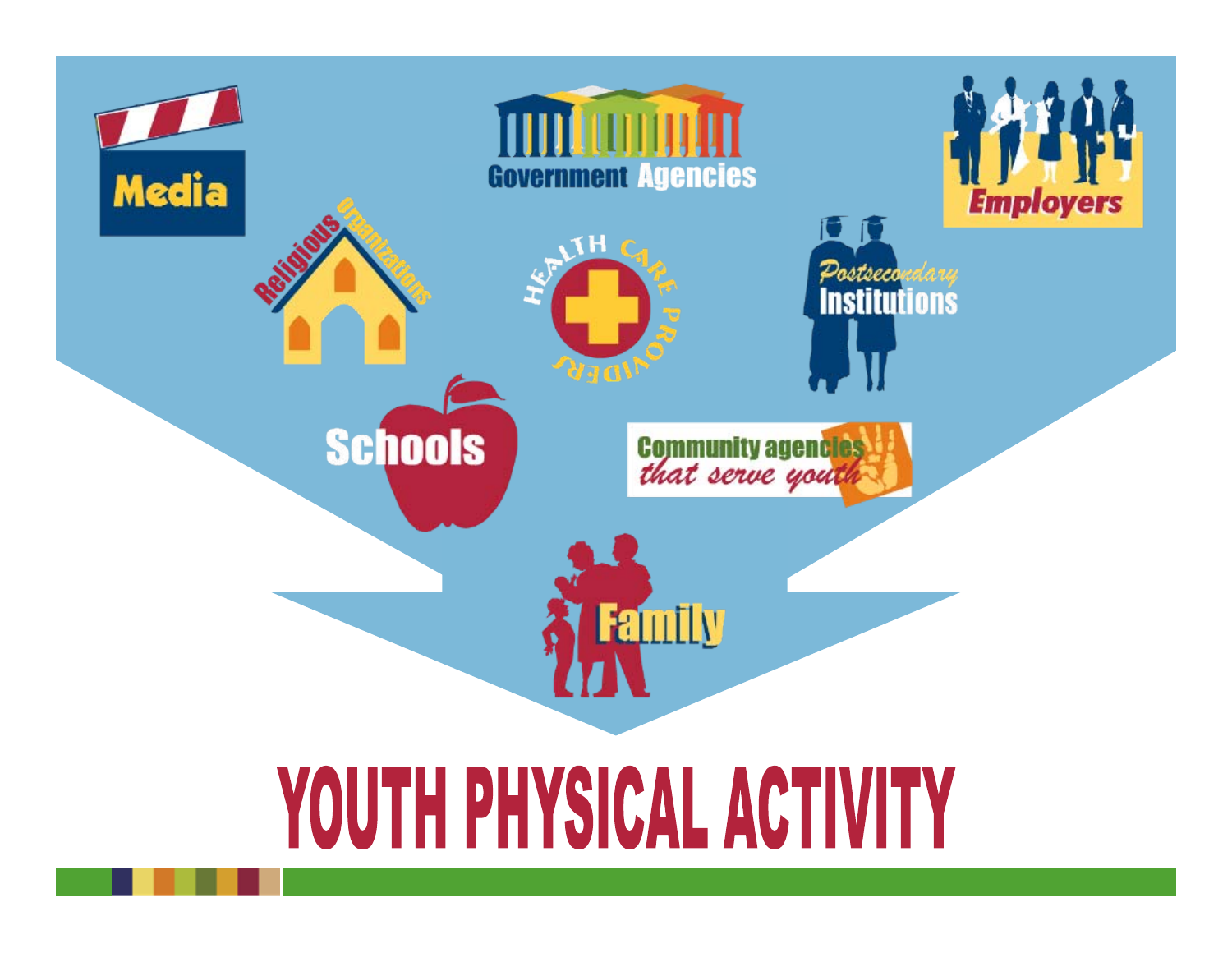## **Youth Physical Activity**

#### *The Role of Schools*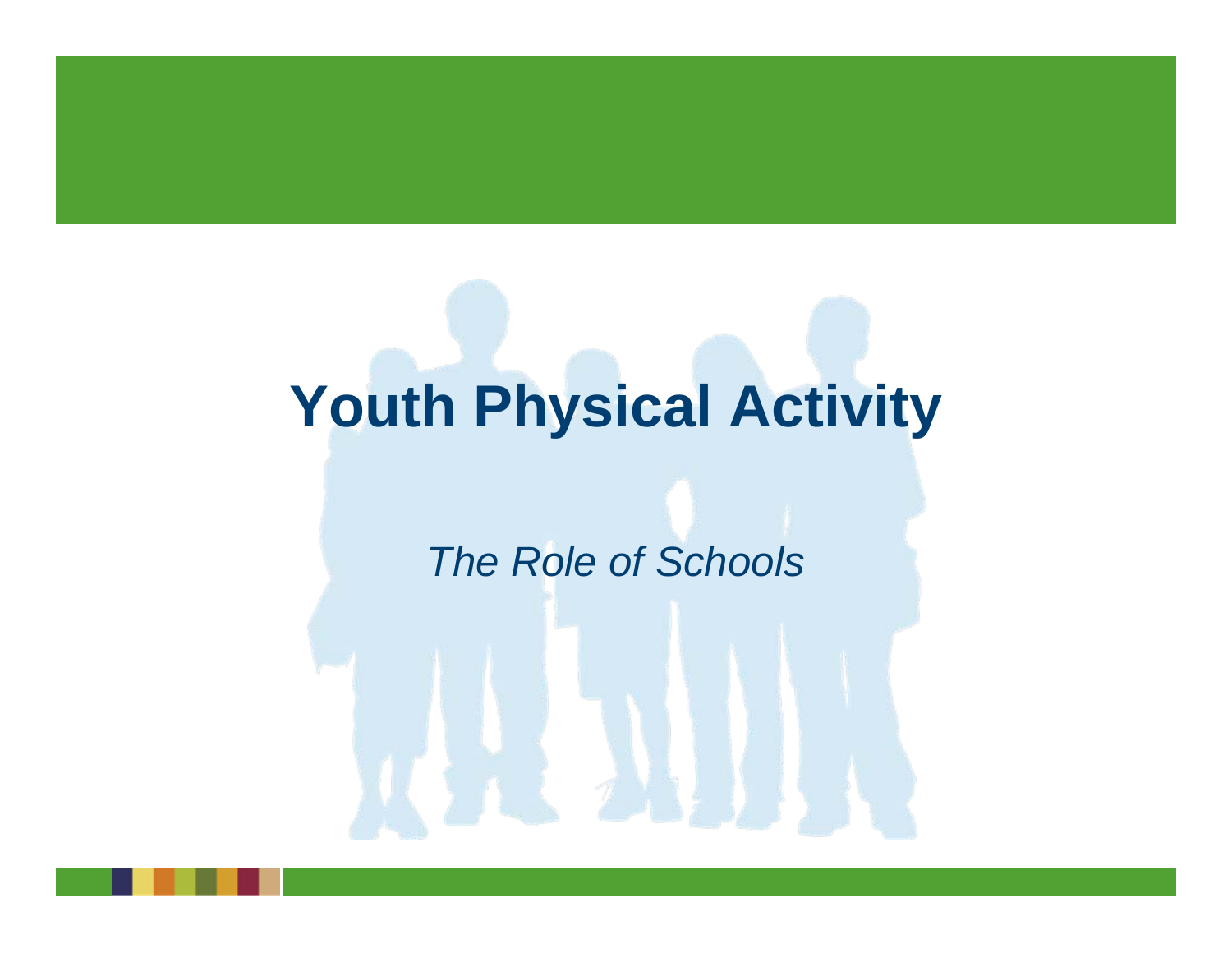### **Why is Physical Activity Important For Schools?**

- Associated with lower levels of stress and anxiety1
- Can positively affect concentration, memory, and classroom behavior among adolescents 2
- Can improve standardized test scores<sup>3</sup>



- 1. HHS. Physical Activity Guidelines Advisory Committee Report;2008.
- 2. J Pediatr 2005;146(6)719–20.
- 3. Res Q Exerc Sport 1999;70(2):127–34.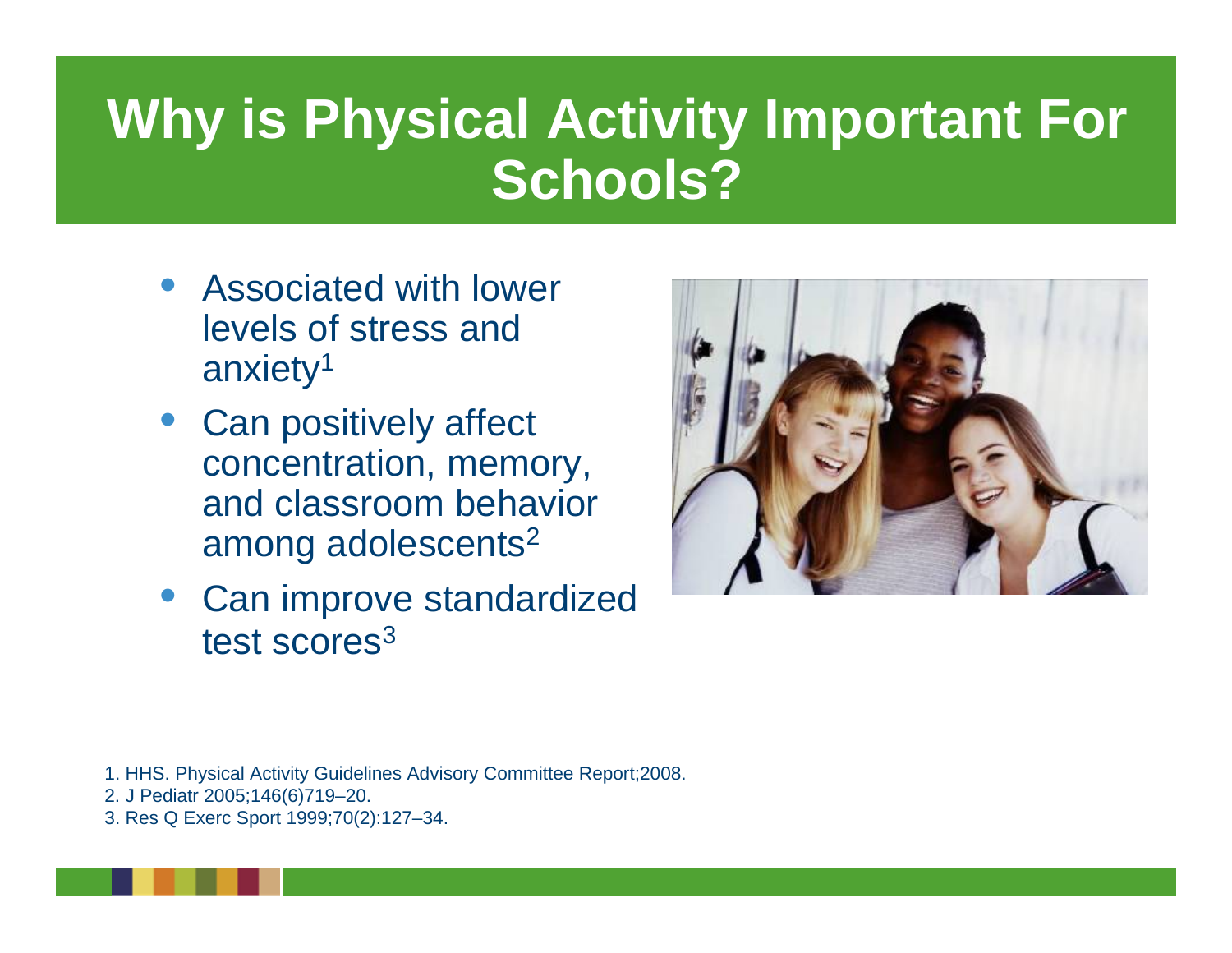### **Physical Education and Academic Achievement 1**

- **Nationally representative sample:** 5,316 students starting kindergarten in 1998–1999, followed through 5<sup>th</sup> grade
- **Physical education (PE) measure**: Low (0–35 mins/week), Medium (36–69), High (70–300)
- **Academic achievement measure**: Mathematics and reading tests designed by experts
- **Results:** A small but significant benefit on both math and reading tests were observed for girls in the high PE category compared with those in the low PE category; findings not seen in boys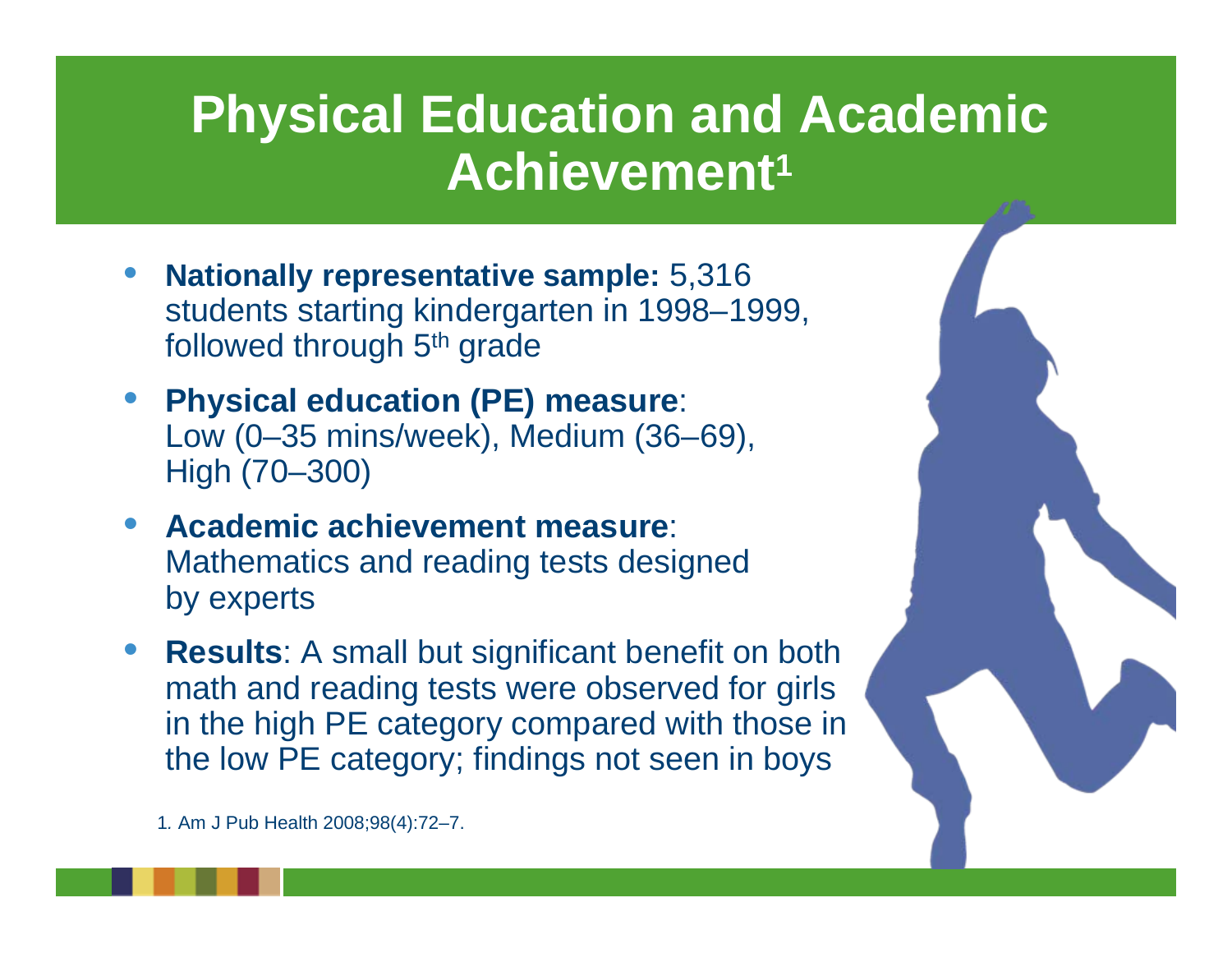### **Comprehensive School-Based Physical Activity Program 1**

#### • **Components include:**

- Quality physical education
- Daily recess period
- Activity breaks throughout the day
- Intramural sports
- Interscholastic sports
- Walk- and bike-to-school programs
- Staff wellness and involvement
- Family and community participation





1. National Association for Sport and Physical Education. Comprehensive School Physical Activity Programs Package; 2008.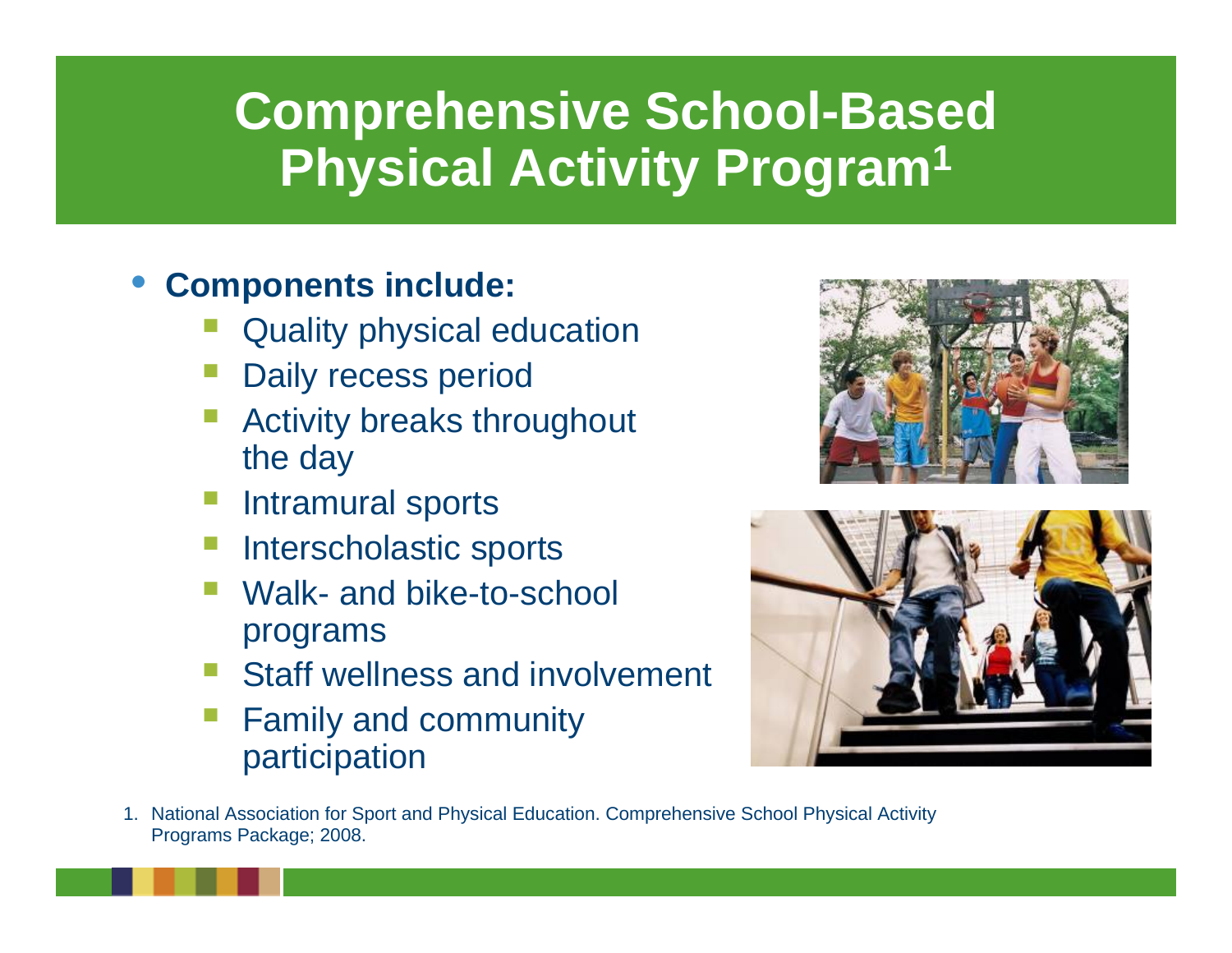### **Physical Activity vs. Physical Education 1**

- Physical activity = behavior
- Physical education = curricular area that teaches about physical activity
	- Provides students with the skills needed to participate in a lifetime of physical activity



1. National Association for Sport and Physical Education. Understanding The Difference: Is It Physical Education or Physical Activity?;2005.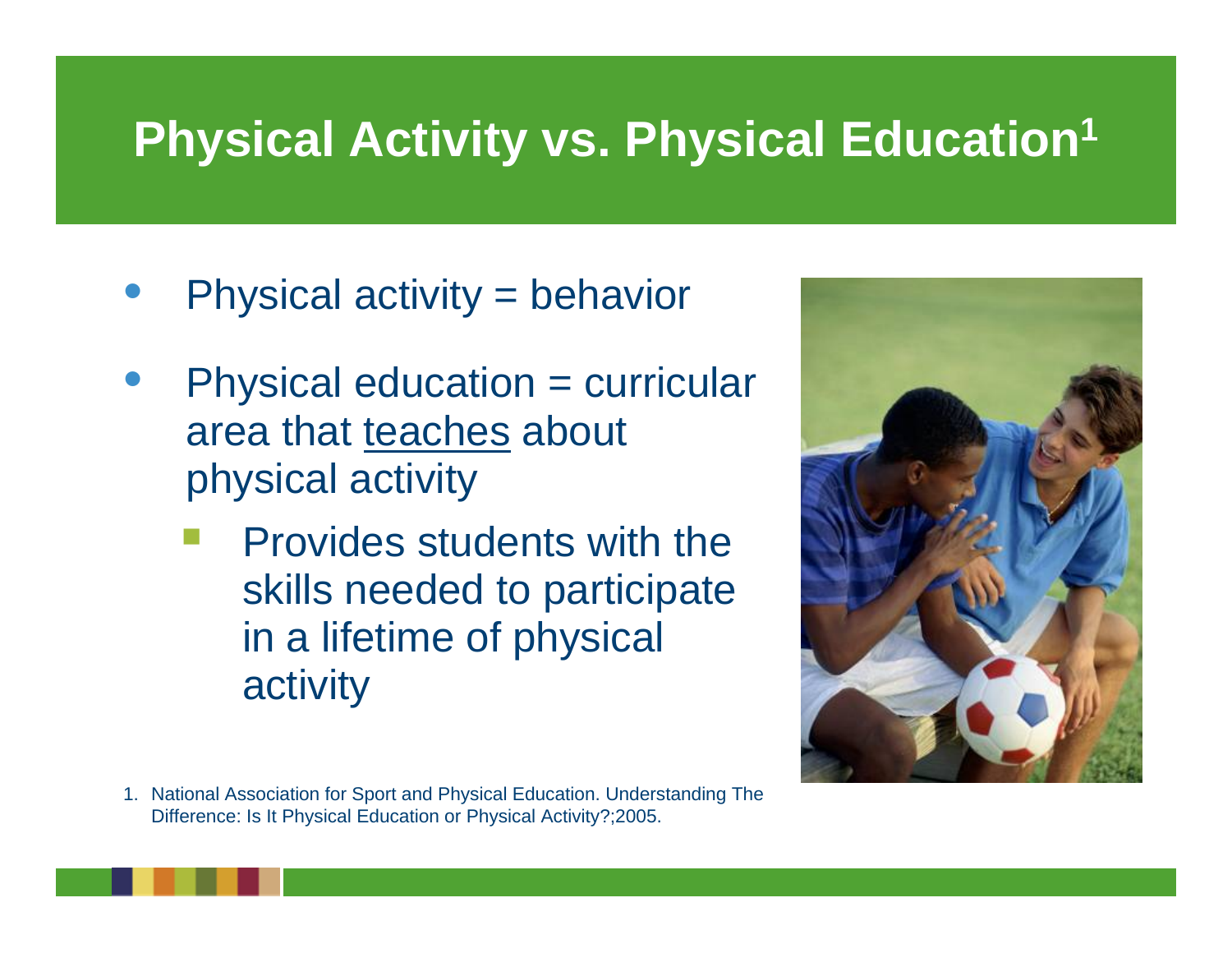## **What is Quality Physical Education?**

#### • **Opportunity to learn**

- P) Adequate time, equipment, and facilities
- F. Highly qualified, certified, or licensed teachers

#### • **Meaningful content**

- P) Written standards-based curriculum
- F. Sequential, developmentally appropriate learning activities for grades K–12

#### • **Appropriate instruction**

- P) Full inclusion of all students
- F. Well-designed lessons that facilitate learning
- Sufficient practice opportunities for class **activities**
- P) Student assessment

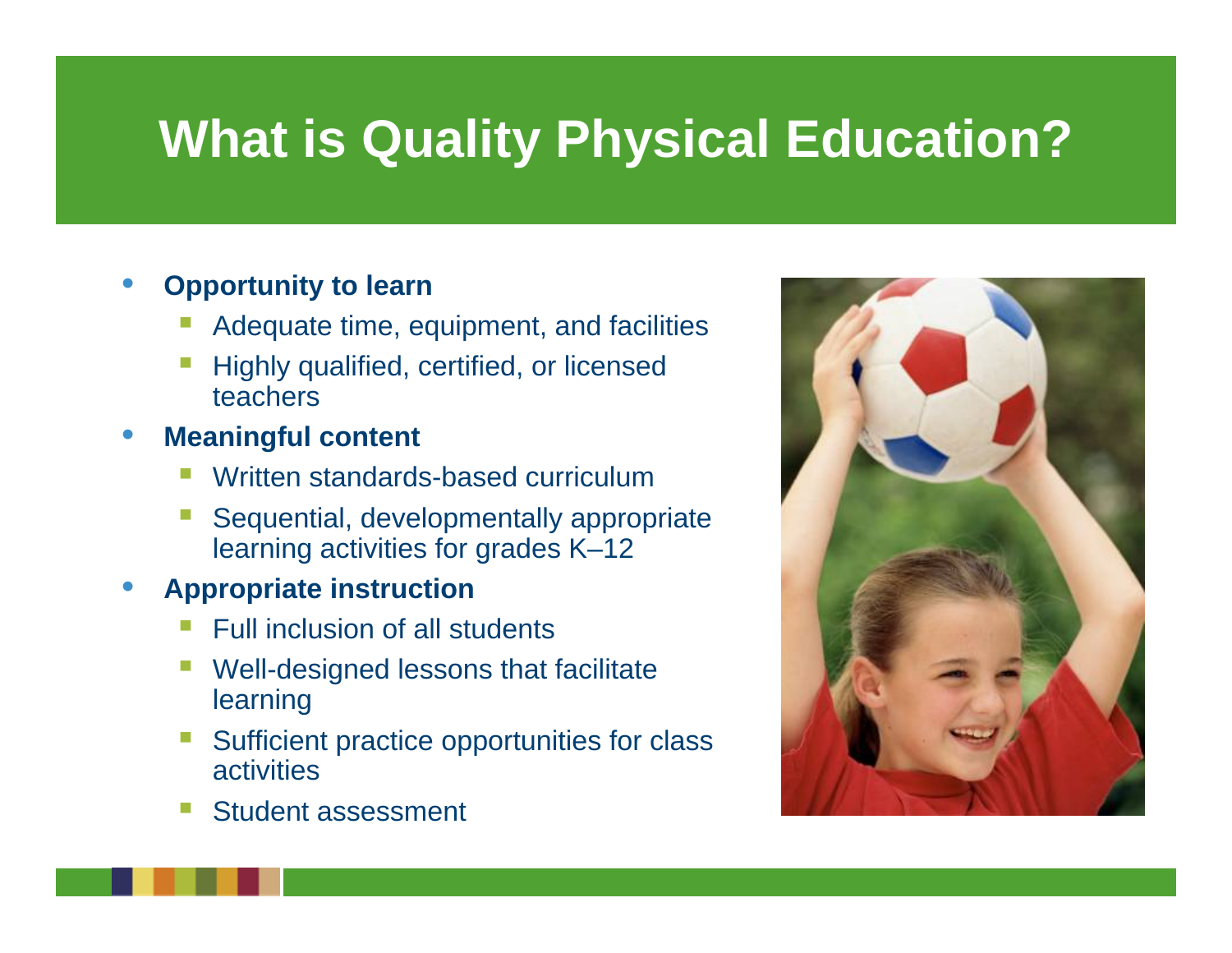#### **Other Characteristics of Quality Physical Education Programs**

- Enjoyable experience for all students
- Meet the needs and interests of all students
- Keep students active for most of class time
	- More than 50% of class time spent in moderate- to vigorous-intensity activity

**Policy Recommendation: Schools should require daily** PE for students in kindergarten through grade 12<sup>1</sup>

- $Elementary school = 150 minutes per week$
- Secondary school = 225 minutes per week

1. National Association for Sports and Physical Education. Moving into the Future: National Standards for Physical Education, 2nd ed;2004.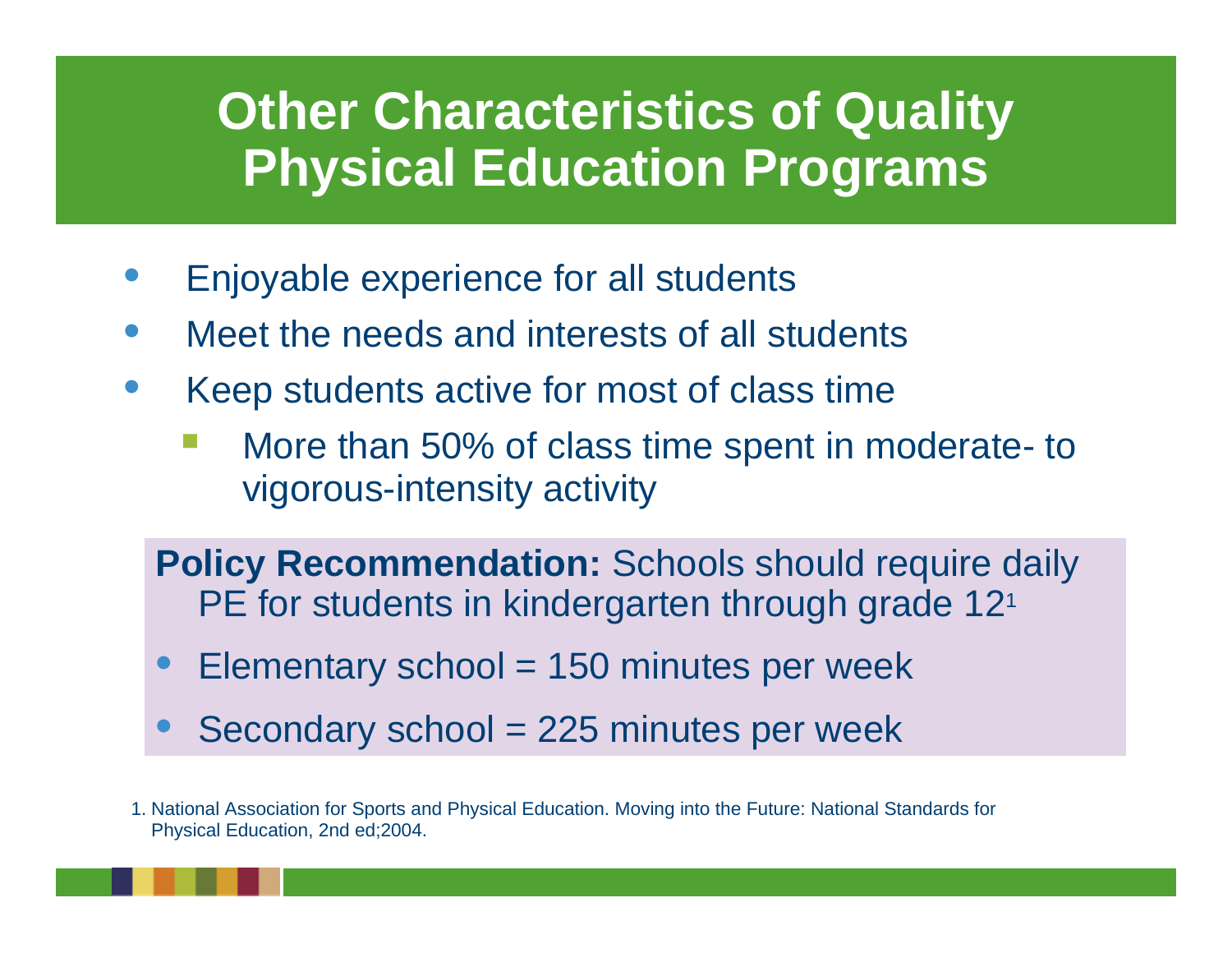### **Recess**

- Opportunity to participate in freetime physical activity and practice skills learned in physical education classes
- Enhances cooperation and negotiation skills
- Improves attentiveness, concentration, and time-on-task in the classroom



**Policy Recommendation:** Schools should provide at least 20 minutes of recess per day, in addition to physical education classes<sup>1</sup>

1. National Association for Sport and Physical Education. Recess in Elementary Schools;2006.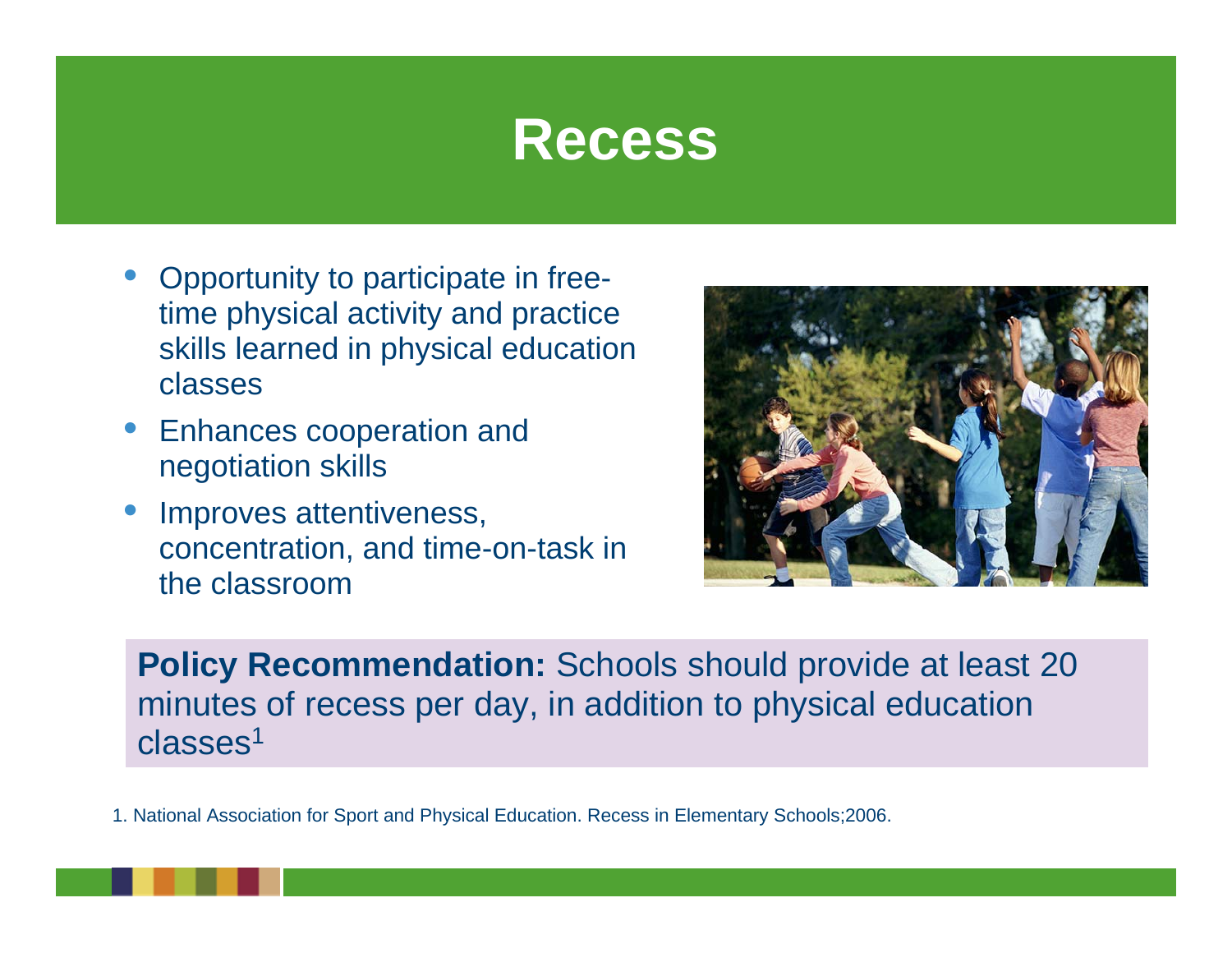## **Physical Activity Breaks**

- Independent of physical education and recess
- Can enhance positive classroom behavior of students
- Incorporates activity in the classroom as part of planned lessons

**Physical Activity Break Ideas:** Ask students to identify and act out action words from a story through physical activity or take a walk outside as part of a science class



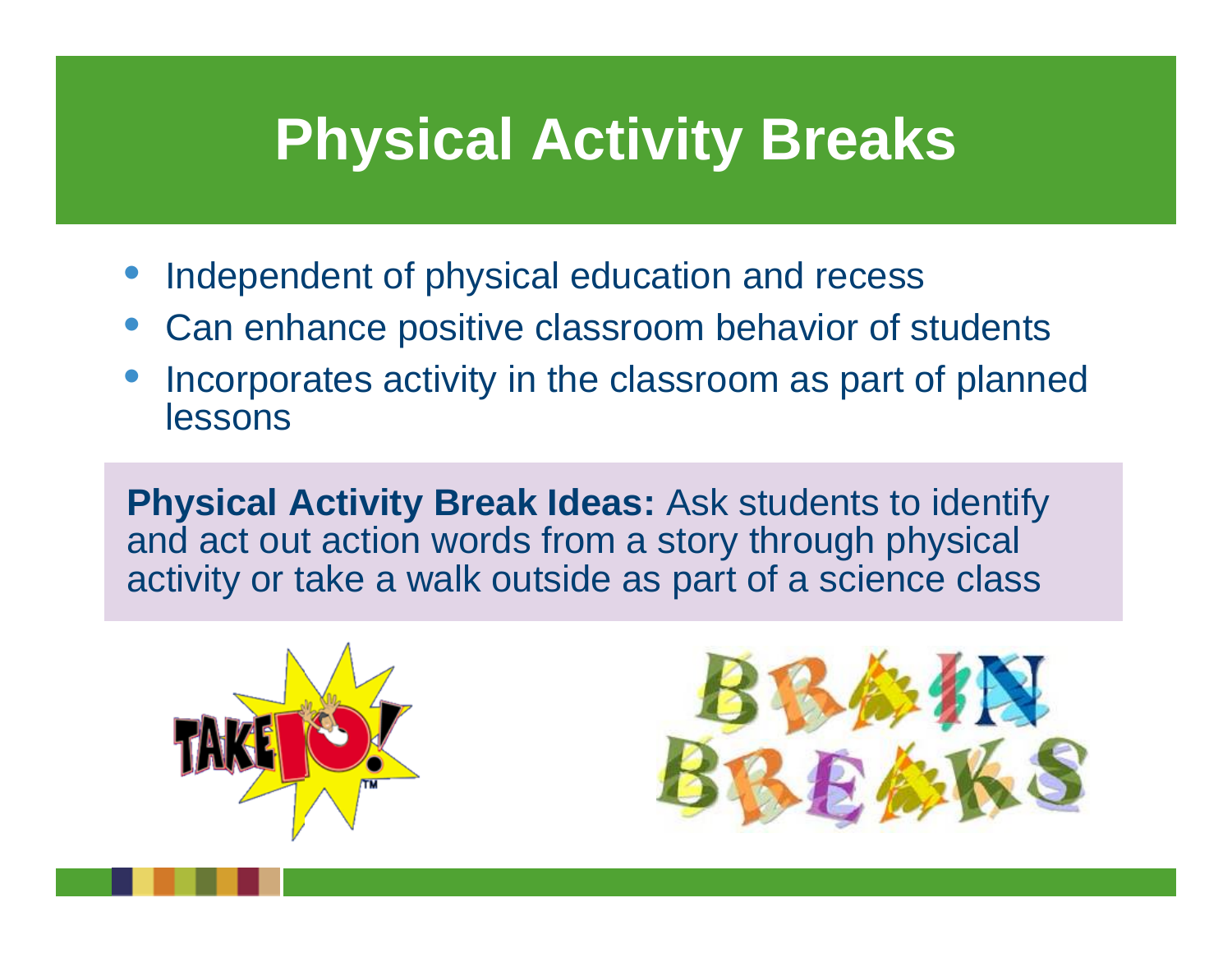## **Intramural Sports**

- Can be offered before, during, and after school
- Provide students with a choice in activities
- Offer every student an equal opportunity to participate regardless of ability level
- Incorporate lifetime physical activities such as walking, running, hiking, swimming, tennis, dancing, and bicycling

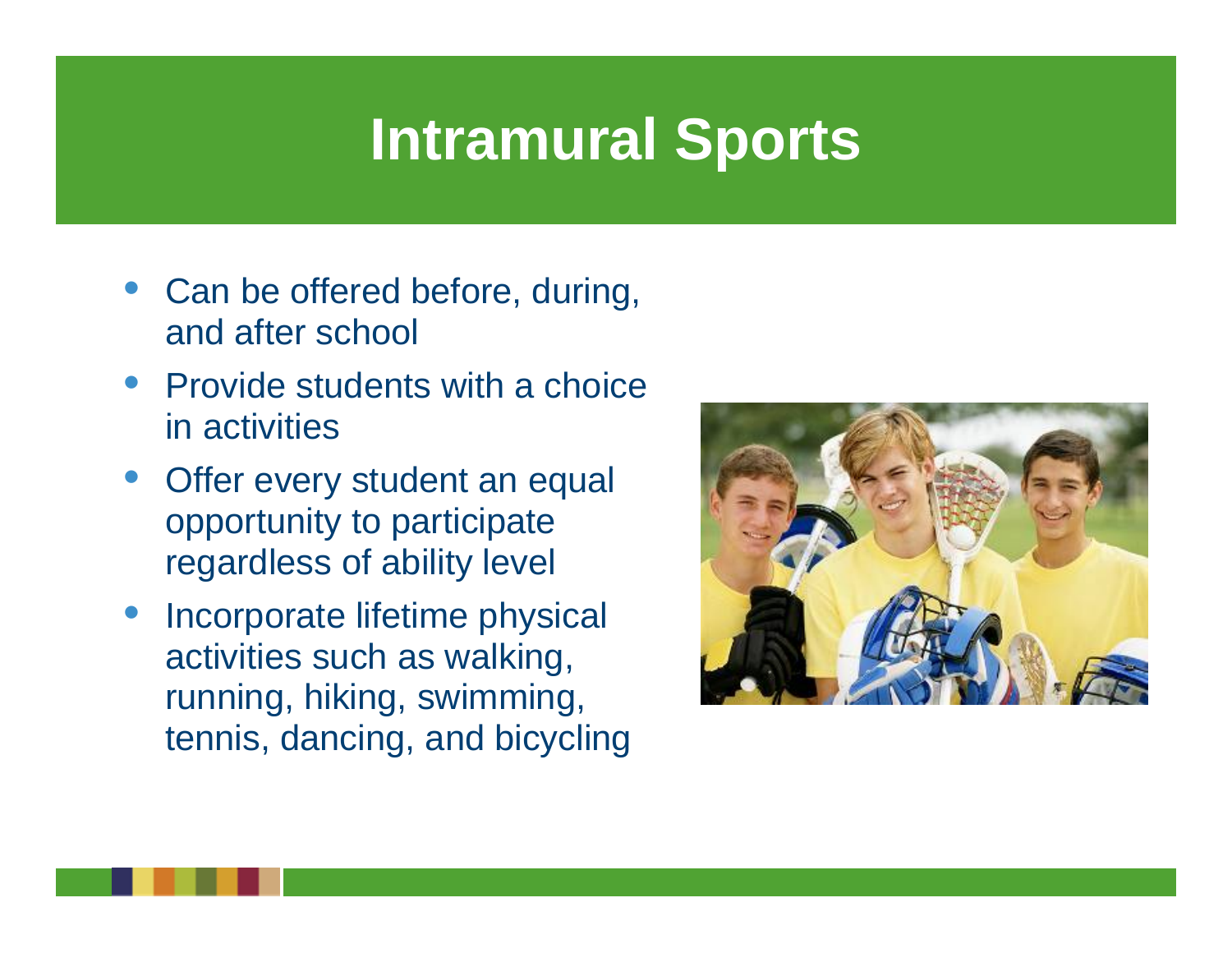## **Interscholastic Sports**

- Help establish cooperative and competitive skills<sup>1</sup>
- Help students learn sport-specific and performance-based skills
- May be related to higher levels of overall physical activity 2
- Associated with improved mental health and reduction in some risky health behaviors $3-4$



- 1. National Association for Sports and Physical Education. Eight Domains of Coaching Competencies;2006.
- 2. Pediatr Exerc Sci 1998;10:378–86.
- 3. Arch Pediatr Adolesc Med 2000;154:904–11.
- 4. The President's Council on Physical Fitness and Sports. Research Digest 1997;2:1–12.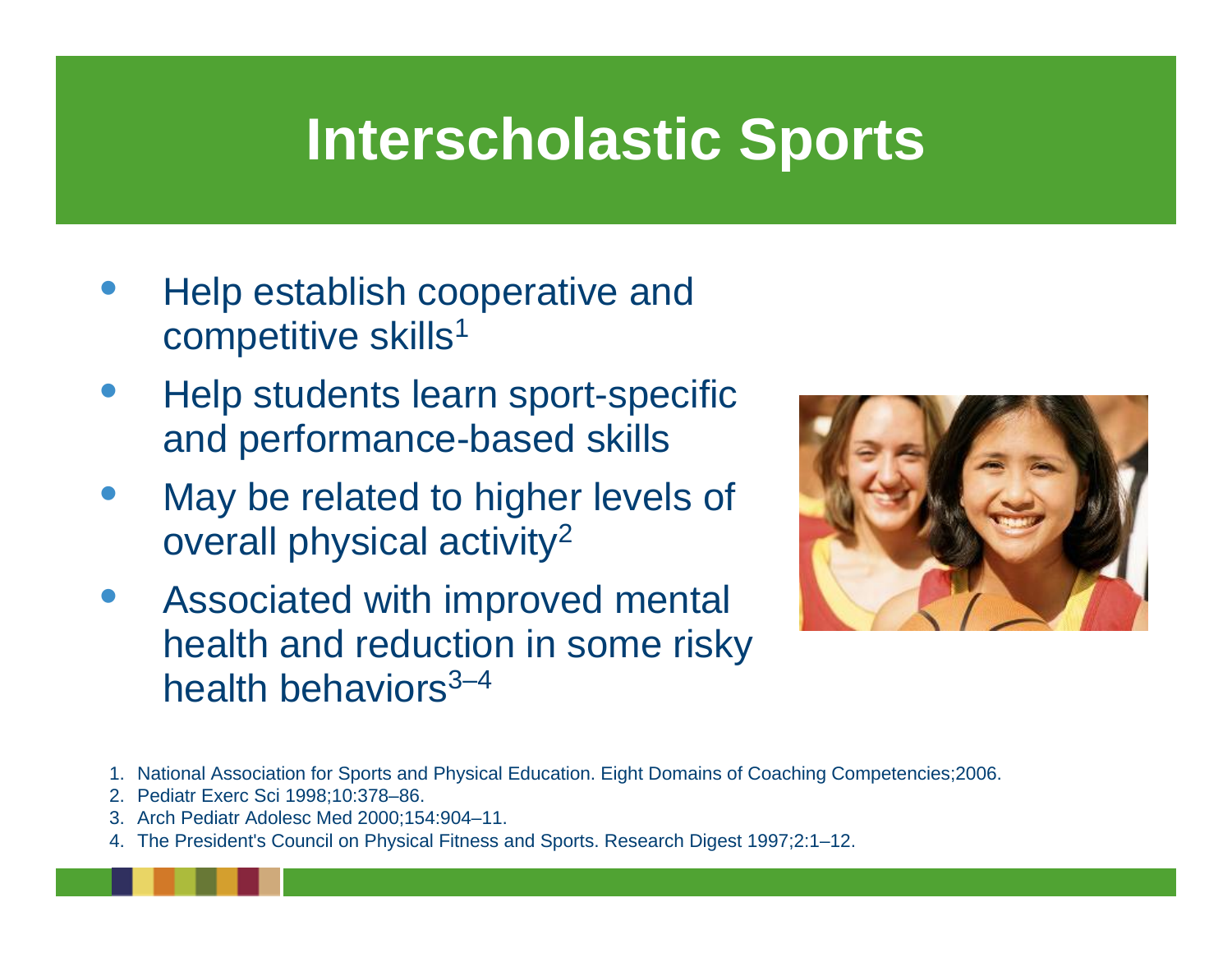### **Benefits of Active Commuting to School**

- Increases physical activity  $levels<sup>1–3</sup>$
- Reduces the number of cars and decreases traffic near schools
- Promotes partnerships among students, parents and community organizations and members



1. Am J Prev Med 2005;29(3):179–84. 2. BMJ 2005;331(7524)1061–2. 3. Med Sci Sports Exerc 2005;37(12):2062–9.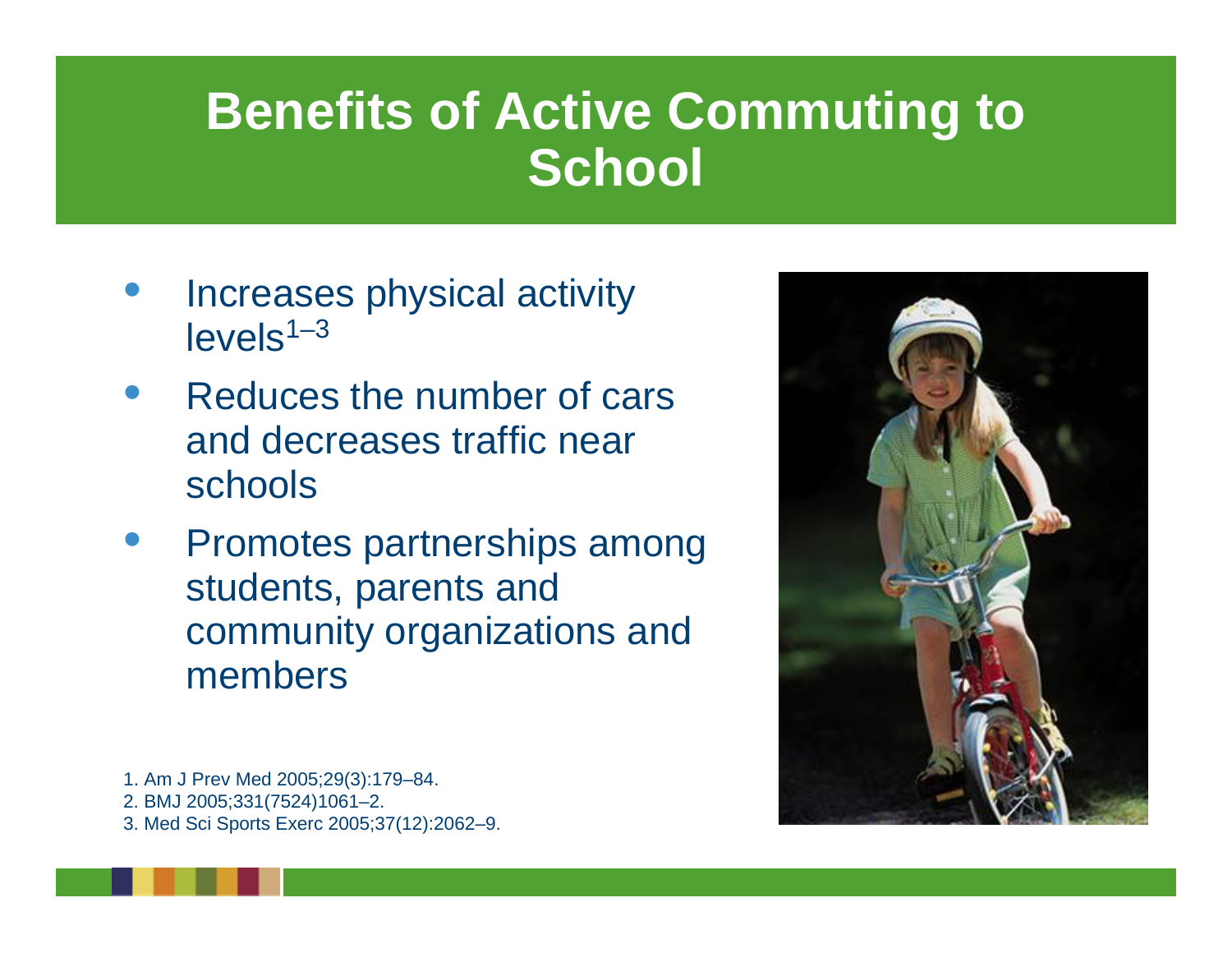## **Prevalence of Active Commuting to or from School**

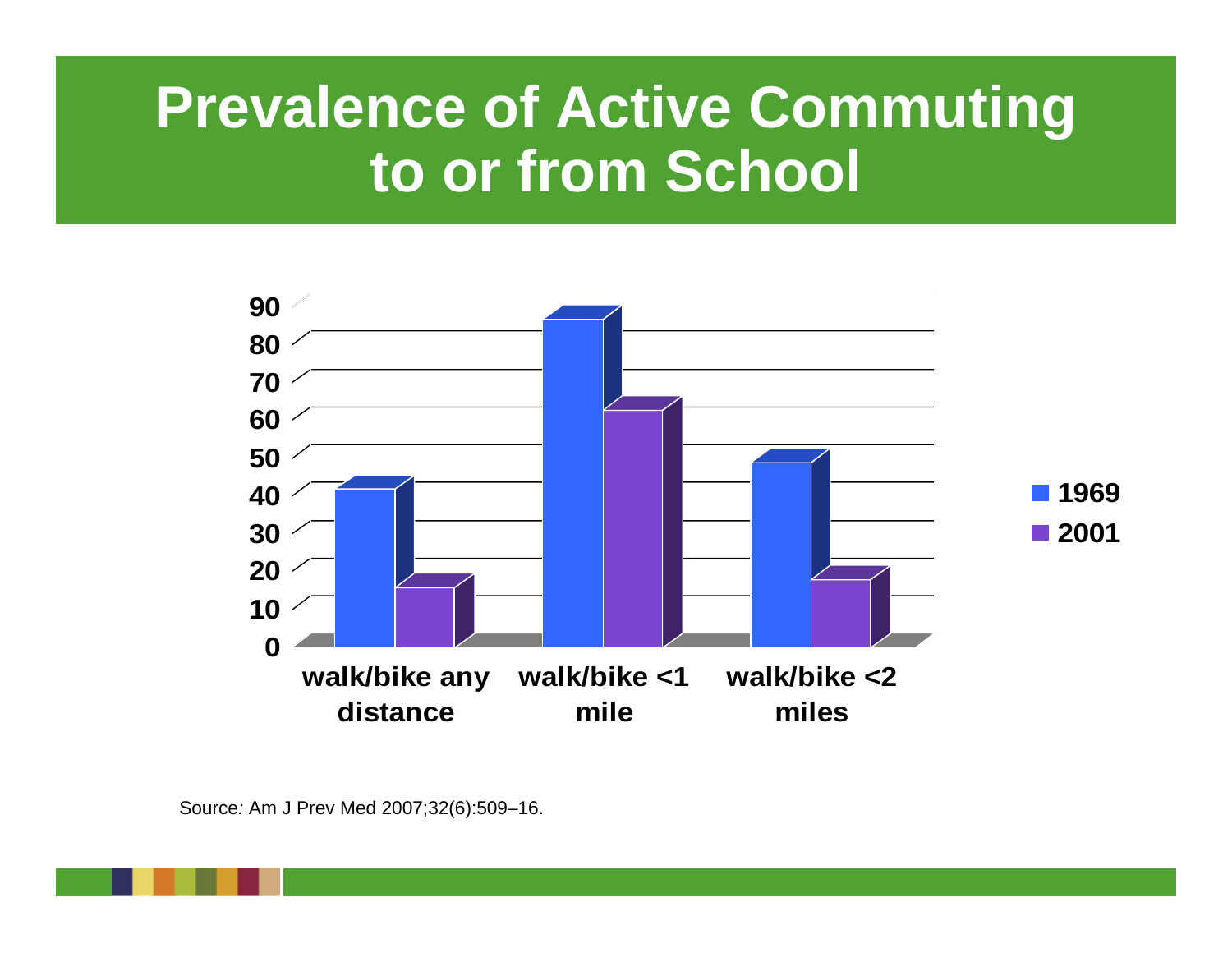## **Walk and Bicycle to School Programs**

#### **Activity Recommendation:**

Schools should participate in *International Walk to School Week*  and support ongoing walk and bike to school programs

- Resources:
	- *Safe Routes to Schools*
	- $\mathbb{R}^3$ *Walking School Bus*
	- $\mathbb{R}^3$ *KidsWalk Guide*

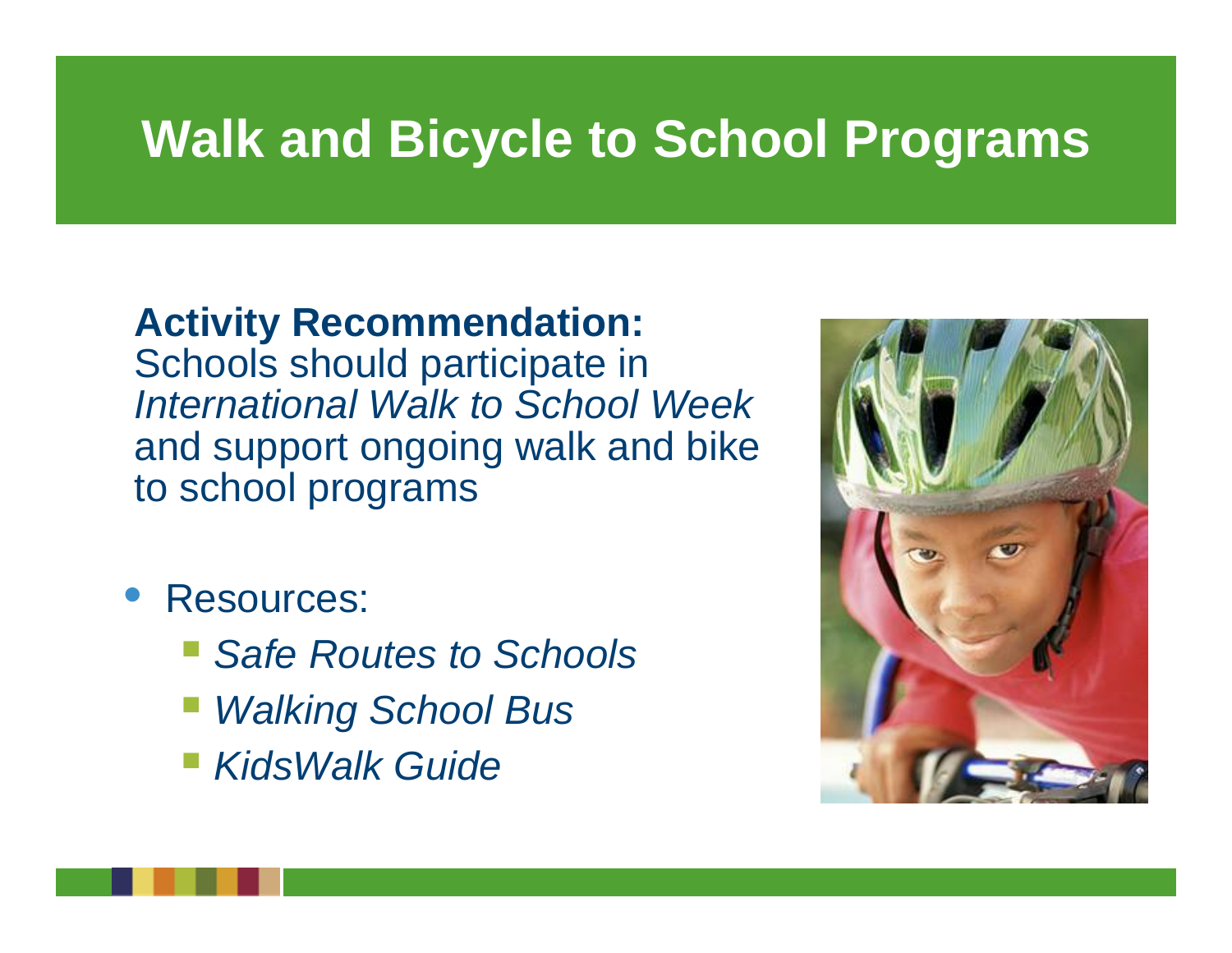### **Working Together: Joint Use Agreements**

- Share resources: athletic fields, playgrounds and fitness facilities with other community members and organizations.
- Open school facilities to provide physical activity programs to students, families, school staff, and community members.
- Seek funding from local businesses, community groups and health organizations for physical activity programs and events

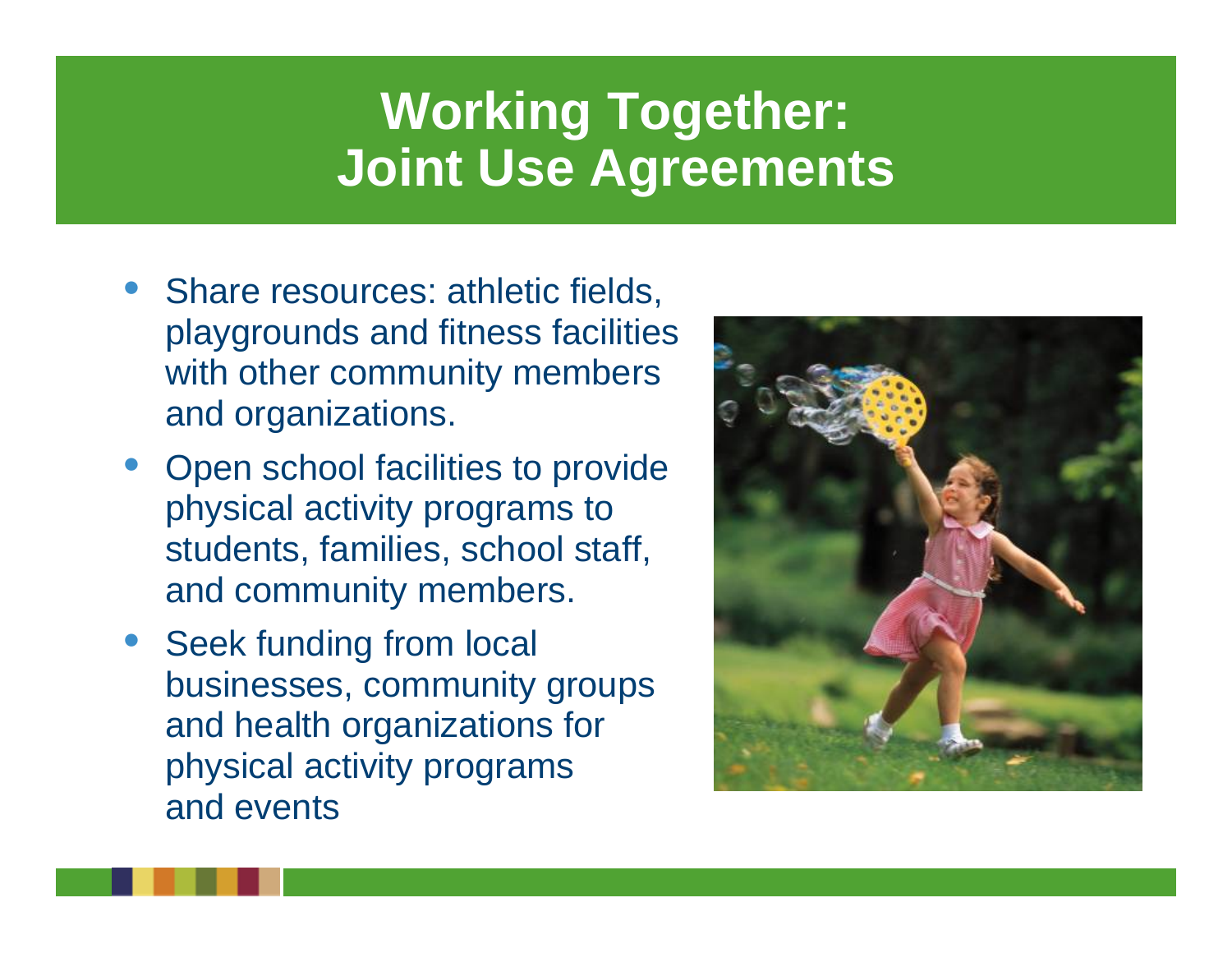#### **Working Together: Community Involvement In School-Based Physical Activity**

- Support school-based physical activity
	- Join the school health advisory council
	- Donate equipment, money or encourage staff to volunteer time
	- Support *Safe Routes to School* programs
	- **Offer after-school physical** activity programs

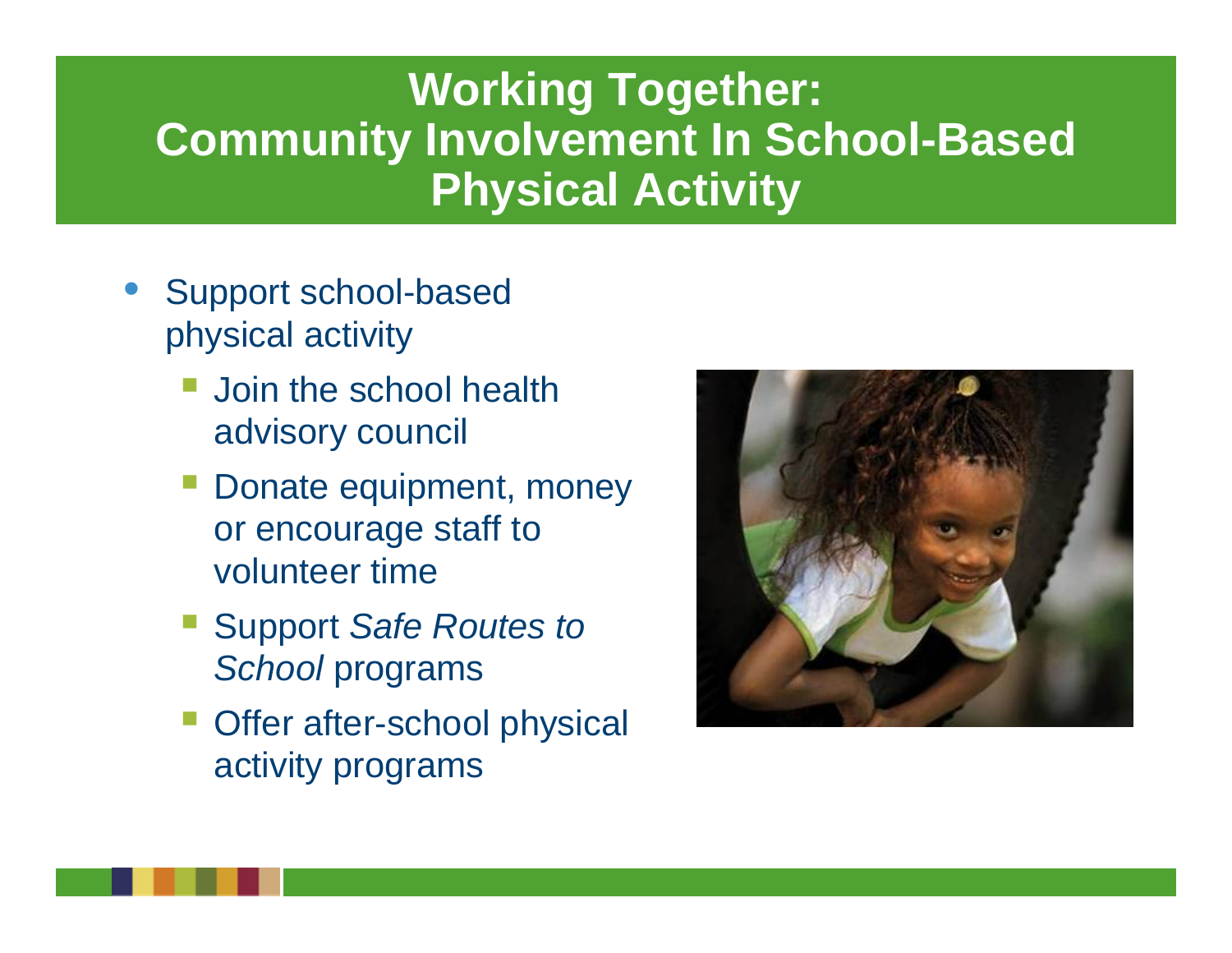